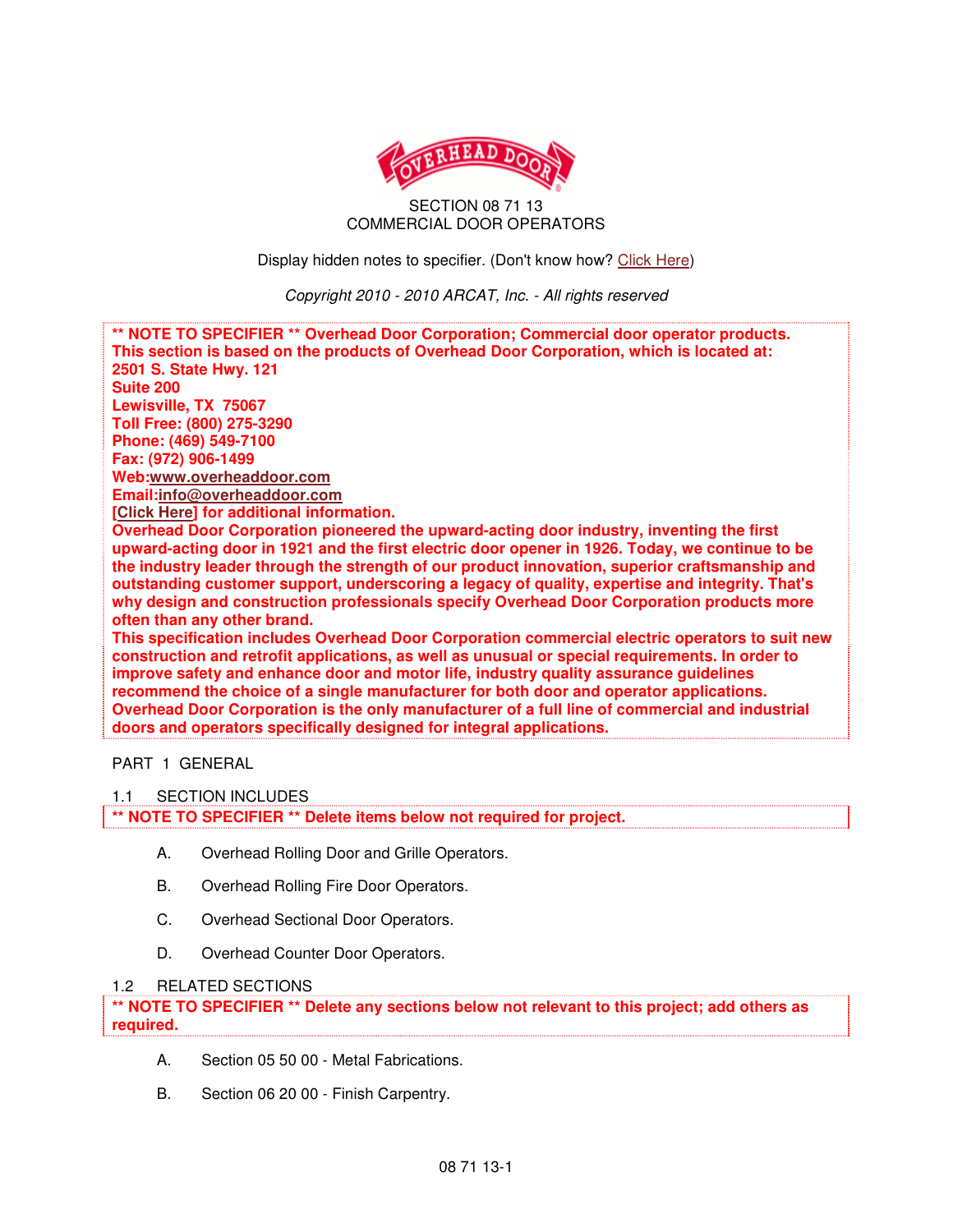- C. Section 08 33 36 Side Coiling Grilles.
- D. Section 08 33 23 Overhead Coiling Doors.
- E. Section 08 33 13 Overhead Coiling Doors.
- F. Section 08 33 00 Coiling Doors and Grilles.
- G. Section 08 36 16 Single-Panel Doors.
- H. Section 08 71 53 Security Door Hardware.
- I. Section 09 90 00 Painting and Coating.
- J. Section 27 05 39 Surface Raceways for Communications Systems.
- K. Section 26 05 00 Common Work Results for Electrical.

# 1.3 REFERENCES

**\*\* NOTE TO SPECIFIER \*\* Delete references from the list below that are not actually required by the text of the edited section.** 

- A. NEMA 250 Enclosures for Electrical Equipment (1000 Volts Maximum).
- B. NEMA 7 Enclosures for hazardous locations Class I, Division 1, Group D, T2C.
- C. NEMA 9 Enclosures for hazardous locations Class II, Division 1, Groups F and G, T2C.
- D. NEMA ICS 6 Enclosures for Industrial Controls and Systems.
- E. NEMA MG 1 Motors and Generators.
- 1.4 DESIGN / PERFORMANCE REQUIREMENTS
	- A. Products Requiring Electrical Connection: Listed and classified by Underwriters Laboratories, Inc. acceptable to authority having jurisdiction as suitable for purpose specified.
	- B. Electric Motors shall be alternating-current squirrel-cage motors conforming with NEMA MG 1.
	- C. Fire Door Operators: Provide with Factory Mutual approval and complying to and listed in UL Directory.
	- D. Explosion-proof Electric Motors shall be UL and CSA listed for hazardous location use in areas classified as Class I, Division I, Group D, T2C and Class II, Division I, Groups F and G, T2C.
	- E. Explosion-proof Operators: Provide with Factory Mutual approval.

**\*\* NOTE TO SPECIFIER \*\* Edit the following paragraph for power operators as required. Delete those not required.** 

- F. Wiring Connections: Requirements for electrical characteristics.
	- 1. 115 volts, 60 Hz single phase.
	- 2. 208 volts, 60 Hz single phase or three phase.
	- 3. 230 volts, 60 Hz single phase or three phase.
	- 4. 460 volts, 60 Hz three phase.
	- 5. 575 volts, 60 Hz three phase.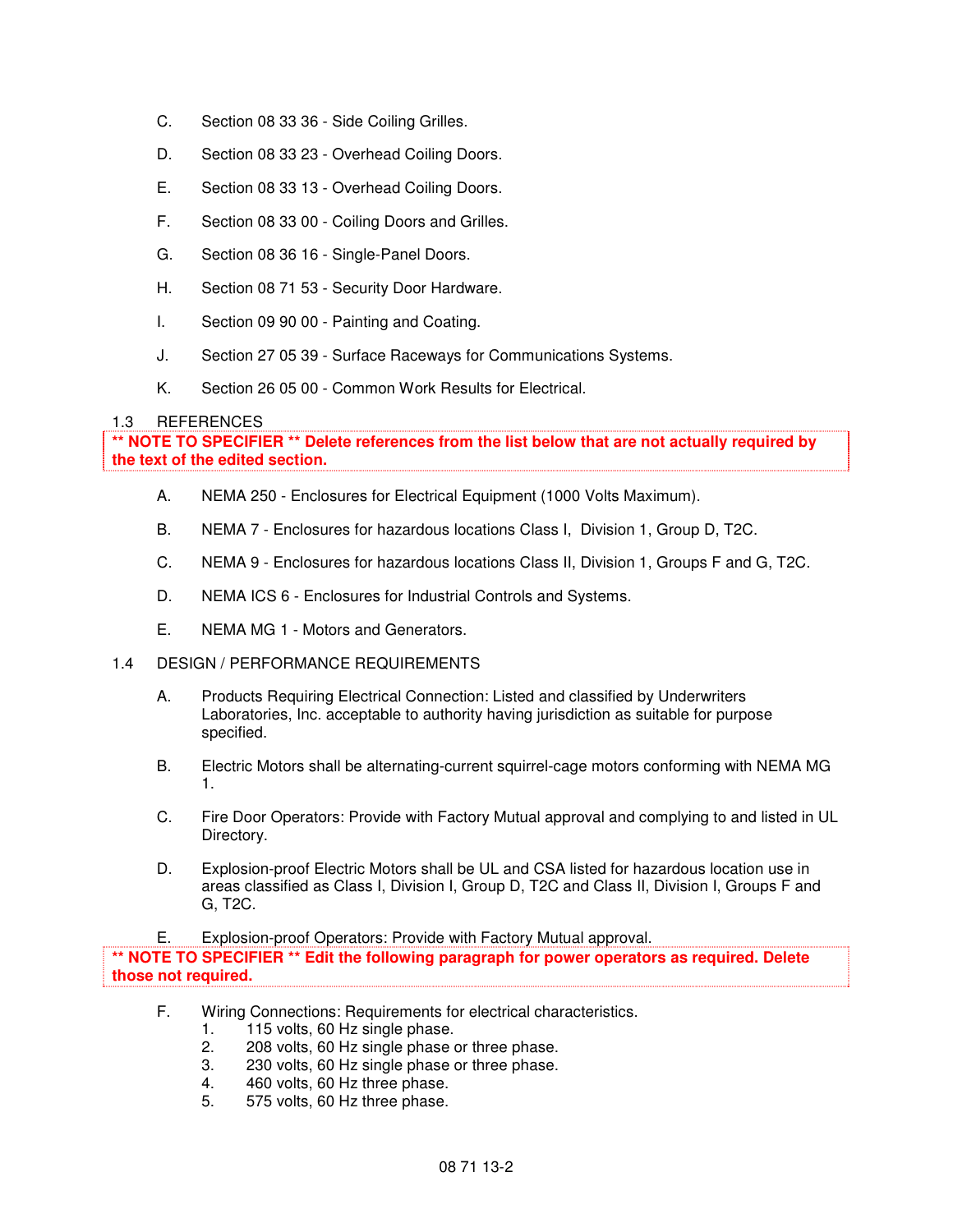# 1.5 SUBMITTALS

- A. Submit under provisions of Section 01 30 00 Administrative Requirements.
- B. Product Data: Manufacturer's data sheets on each product to be used, including:
	- 1. Preparation instructions and recommendations.
	- 2. Storage and handling requirements and recommendations.
	- 3. Details of construction and fabrication.
	- 4. Installation methods.
- C. Shop Drawings: Include detailed plans, elevations, details of framing members, required clearances and accessories. Include relationship with adjacent construction.
- D. Manufacturer's Certificates: Certify products meet or exceed specified requirements.
- E. Operation and Maintenance Data: Submit lubrication requirements and frequency, and periodic adjustments required.

# 1.6 QUALITY ASSURANCE

- A. Manufacturer Qualifications: Company specializing in manufacturing products specified with minimum of five years documented experience.
- B. Installer Qualifications: Authorized representative of the manufacturer with minimum five years documented experience.

**\*\* NOTE TO SPECIFIER \*\* Include a mock-up if the project size and/or quality warrant taking such a precaution. The following is one example of how a mock-up on a large project might be specified. When deciding on the extent of the mock-up, consider all the major different types of work on the project.** 

- C. Mock-Up: Provide a mock-up for evaluation of surface preparation techniques and application workmanship.
	- 1. Install in areas designated by Architect.
	- 2. Do not proceed with remaining work until workmanship and installation is approved by Architect.
	- 3. Refinish mock-up area as required to produce acceptable work.
- 1.7 DELIVERY, STORAGE, AND HANDLING
	- A. Store products in manufacturer's unopened packaging until ready for installation.
	- B. Protect materials from exposure to moisture. Do not deliver until after wet work is complete and dry.
	- C. Store materials in a dry, warm, ventilated weathertight location.
- 1.8 PROJECT CONDITIONS
	- A. Maintain environmental conditions (temperature, humidity, and ventilation) within limits recommended by manufacturer for optimum results. Do not install products under environmental conditions outside manufacturer's absolute limits.

#### 1.9 WARRANTY

**\*\* NOTE TO SPECIFIER \*\* Include the following paragraph for RSX, RMX, and CDX Models only. Delete if not required.** 

A. Provide operators with a 2 year or 20,000 cycle limited warranty on motor and parts.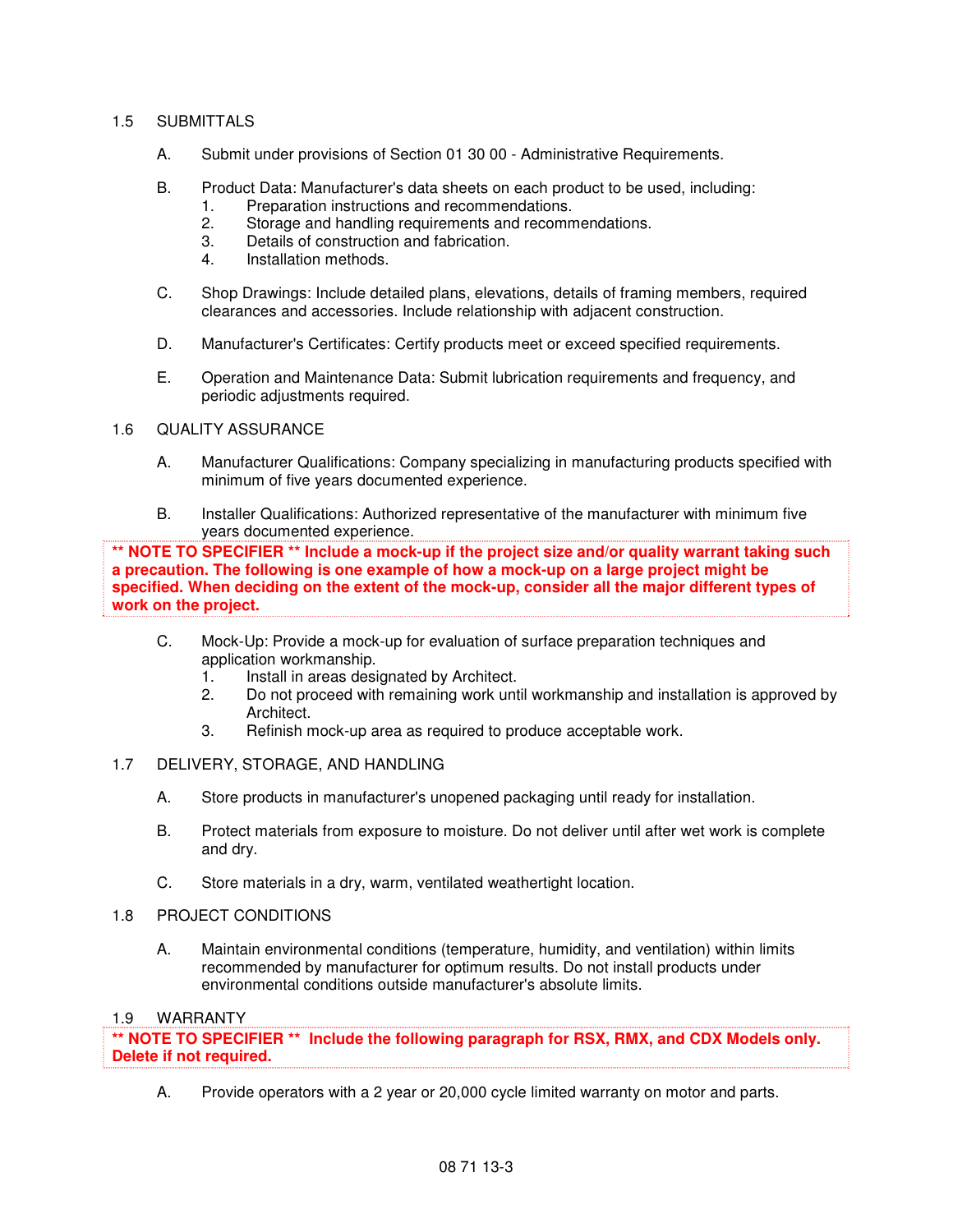### **\*\* NOTE TO SPECIFIER \*\* Include the following paragraph for RHX Model only. Delete if not required.**

B. Provide operators with a 2 year limited warranty on motor and parts.

# PART 2 PRODUCTS

### 2.1 MANUFACTURERS

A. Acceptable Manufacturer: Overhead Door Corporation, 2501 S. State Hwy. 121, Suite 200, Lewisville, TX 75067. ASD. Tel. Toll Free: (800) 275-3290. Phone: (469) 549-7100. Fax: (972) 906-1499. Web Site: www.overheaddoor.com. E-mail: info@overheaddoor.com.

**\*\* NOTE TO SPECIFIER \*\* Delete one of the following two paragraphs; coordinate with requirements of Division 1 section on product options and substitutions.** 

- B. Substitutions: Not permitted.
- C. Requests for substitutions will be considered in accordance with provisions of Section 01 60 00 - Product Requirements.

#### 2.2 OVERHEAD ROLLING DOOR AND GRILLE OPERATORS

**\*\* NOTE TO SPECIFIER \*\* Model RHX Heavy Duty Operator is suitable for rolling doors with a maximum height of 24 feet and a maximum weight of 1650 pounds and with Hoist, Front-of-Hood, Top-of-Hood, Bench Mount, Wall Mount mounting configurations. Edit as required to suit project requirements.** 

A. Heavy Duty Rolling Door and Grille Operator: Model RHX True Gear Head Type Door Operator:

1. Application:

**\*\* NOTE TO SPECIFIER \*\* Select one of the following operation paragraphs and delete the ones not required.** 

- a. Rolling Steel Doors.
- b. Rolling Steel Fire Doors.
- c. Rolling Steel Grille.
- 2. Electric Motor: UL listed.

#### a. Rating:

**\*\* NOTE TO SPECIFIER \*\* Consult manufacturer ' s Operator Sel ection Charts for door models, weights and sizes suitable for rated horsepower specified. Select ratings required and delete those not required.** 

- 1) 1/2 horsepower single phase or three phase with automatic thermal reset overload.
- 2) 3/4 horsepower or 1 horsepower single phase with manual reset overload.
- 3) 3/4 horsepower or 1 horsepower three phase with automatic thermal reset overload.
- 4) 3 horsepower three phase with automatic thermal reset overload.

b. Motor frame comply with:

**\*\* NOTE TO SPECIFIER \*\* Select one of the following operation paragraphs for the motor horsepower specified and delete the ones not required.** 

- 1) NEMA 48 for 1/2 hp single phase.
- 2) NEMA 56 for 1/2 hp three phase.
- 3) NEMA 56 3/4 and 1 hp all phases.
- 4) NEMA 56 for 3 hp three phase.

c. Construction:

**\*\* NOTE TO SPECIFIER \*\* Select construction required from the following paragraphs and delete**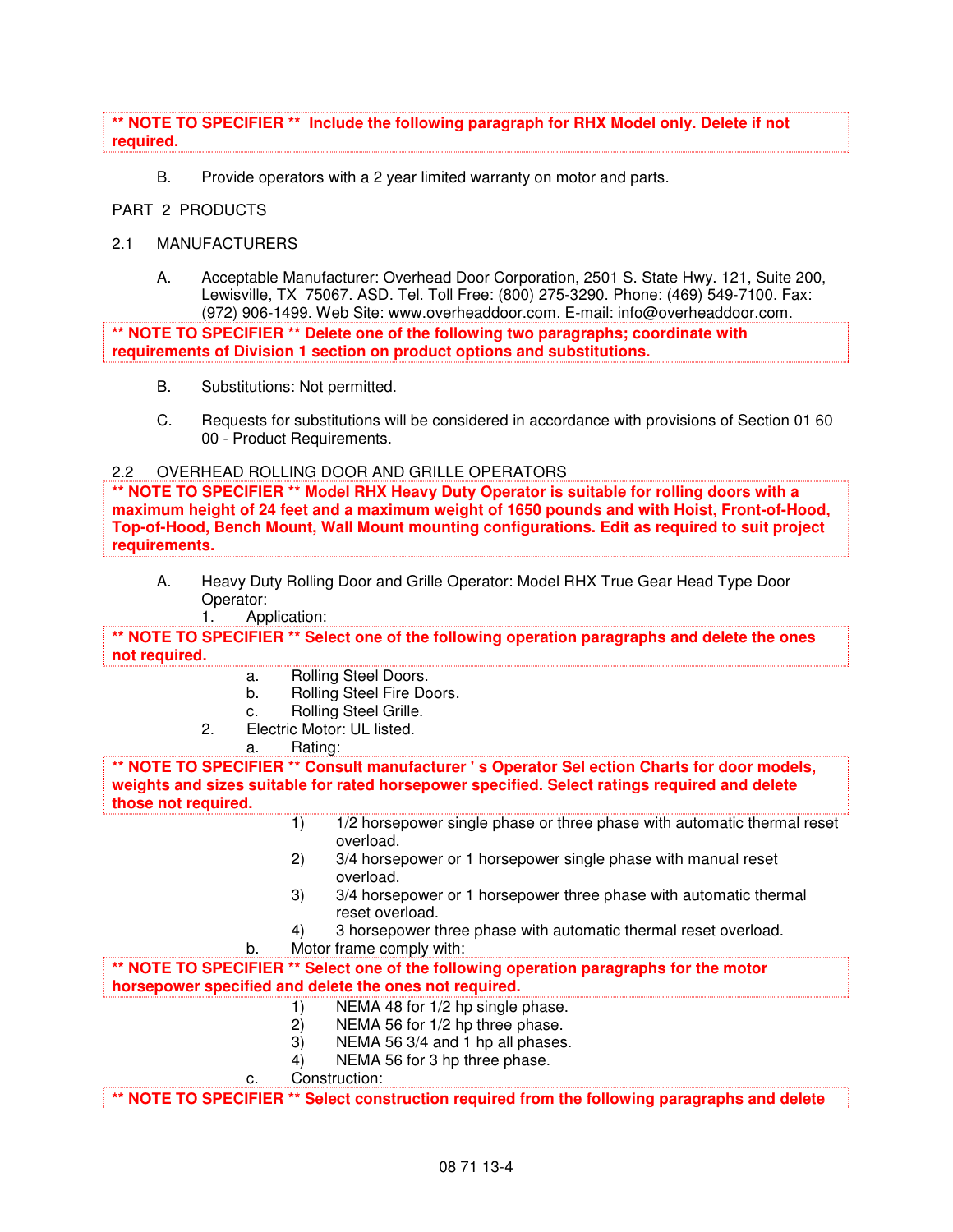| the ones not required. |           |    |                                                                                                                                                 |
|------------------------|-----------|----|-------------------------------------------------------------------------------------------------------------------------------------------------|
|                        |           | 1) | Open drip-proof construction.                                                                                                                   |
|                        |           | 2) | Totally Enclosed Non Ventilated - TENV construction.                                                                                            |
|                        |           | 3) | Totally Enclosed Fan Cooled - TEFC construction.                                                                                                |
|                        |           | 4) | Washdown - NEMA 4 / NEMA 4X construction                                                                                                        |
|                        | d.        |    | The operator shall be suited for:                                                                                                               |
|                        |           |    | ** NOTE TO SPECIFIER ** Select environment required from the following paragraphs and delete                                                    |
| the ones not required. |           |    |                                                                                                                                                 |
|                        |           | 1) | NEMA ICS 6 Type 1 general purpose environment.                                                                                                  |
|                        |           | 2) | NEMA ICS 6 Type 4 water tight dust tight environment.                                                                                           |
|                        |           | 3) | NEMA ICS 6 Type 4X water tight dust tight environment with corrosion                                                                            |
|                        |           |    | resistance.                                                                                                                                     |
|                        | е.        |    | Reduction: Primary reduction is worm gear in oil bath.                                                                                          |
|                        | f.        |    | Duty cycle: Accommodate heavy usage, up to 60 cycles per hour under a large<br>constant load.                                                   |
|                        |           | 1) | Brake: DC Disc type with selectable Progressive Braking for smooth                                                                              |
|                        |           |    | stopping.                                                                                                                                       |
|                        |           |    | NOTE TO SPECIFIER ** The following paragraph is optional. Delete if not required.                                                               |
|                        |           | 2) | Clutch: Adjustable torque-limiter type.                                                                                                         |
|                        |           | 3) | Limit System: LimitLock limit system, magnetic type providing absolute                                                                          |
|                        |           |    | positioning with push to set and remote setting capabilities. Limit system                                                                      |
|                        |           |    | shall remain synchronized with the door during manual operation and                                                                             |
|                        |           |    | supply power interruptions.                                                                                                                     |
| 3.                     |           |    | Control System: Microprocessor based with relay motor controls on a single board.                                                               |
|                        |           |    | System incorporates a 16 character Liquid Crystal Display (LCD) to display the                                                                  |
|                        |           |    | system status. System shall include the following:                                                                                              |
|                        | a.        |    | Capable of monitoring and reporting on a variety of operating conditions,                                                                       |
|                        |           |    | including: Current operating status, Current command status, Motor movement                                                                     |
|                        |           |    | status, Current error status (if applicable), Hoist Interlock status (if applicable),<br>External Interlock status, and 24VDC status.           |
|                        | b.        |    | A delay-on-reverse operating protocol.                                                                                                          |
|                        | c.        |    | Maximum run timers in both directions of travel that limit motor run time in the                                                                |
|                        |           |    | event a clutch slips or some other problem occurs.                                                                                              |
|                        | d.        |    | Provisions for the connection of a 2-wire monitored photo-eye or a 2-wire                                                                       |
|                        |           |    | monitored edge sensor, as well as non-monitored 2-wire sensing edges, photo-                                                                    |
|                        |           |    | eyes or other entrapment protection devices.                                                                                                    |
|                        | е.        |    | Control action will be constant contact close until a monitored entrapment<br>device is installed, allowing for selection of momentary contact. |
|                        | f.        |    | Provisions for connection of single and/or 3-button control stations.                                                                           |
|                        | g.        |    | Provisions for connection of an external 3-wire radio controls and related                                                                      |
|                        |           |    | control devices.                                                                                                                                |
|                        | h.        |    | On board open, close and stop control keys for local operation.                                                                                 |
|                        | i.        |    | CodeDodger radio receiver that is dual frequency cycling at 315 Mhz and 390                                                                     |
|                        |           |    | Mhz capable of storing 250 single button and/or 250 Open-Close-Stop                                                                             |
|                        |           |    | transmitters with the ability to add and/or delete transmitters individually,                                                                   |
|                        |           |    | identify and store activating transmitter IDs.                                                                                                  |
| 4.                     | Mounting: |    |                                                                                                                                                 |
|                        | a.        |    | Rolling Steel doors:                                                                                                                            |
| ones not required.     |           |    | ** NOTE TO SPECIFIER ** Select mount type from the following two paragraphs and delete the                                                      |
|                        |           | 1) | Front of hood and chain/sprocket coupling to door.                                                                                              |
|                        |           | 2) | Top of hood and chain/sprocket coupling to door.                                                                                                |
|                        |           | 3) | Wall-mount and chain/sprocket coupling to door.                                                                                                 |
|                        |           | 4) | Bench mount and chain/sprocket coupling to door.                                                                                                |

5. Release: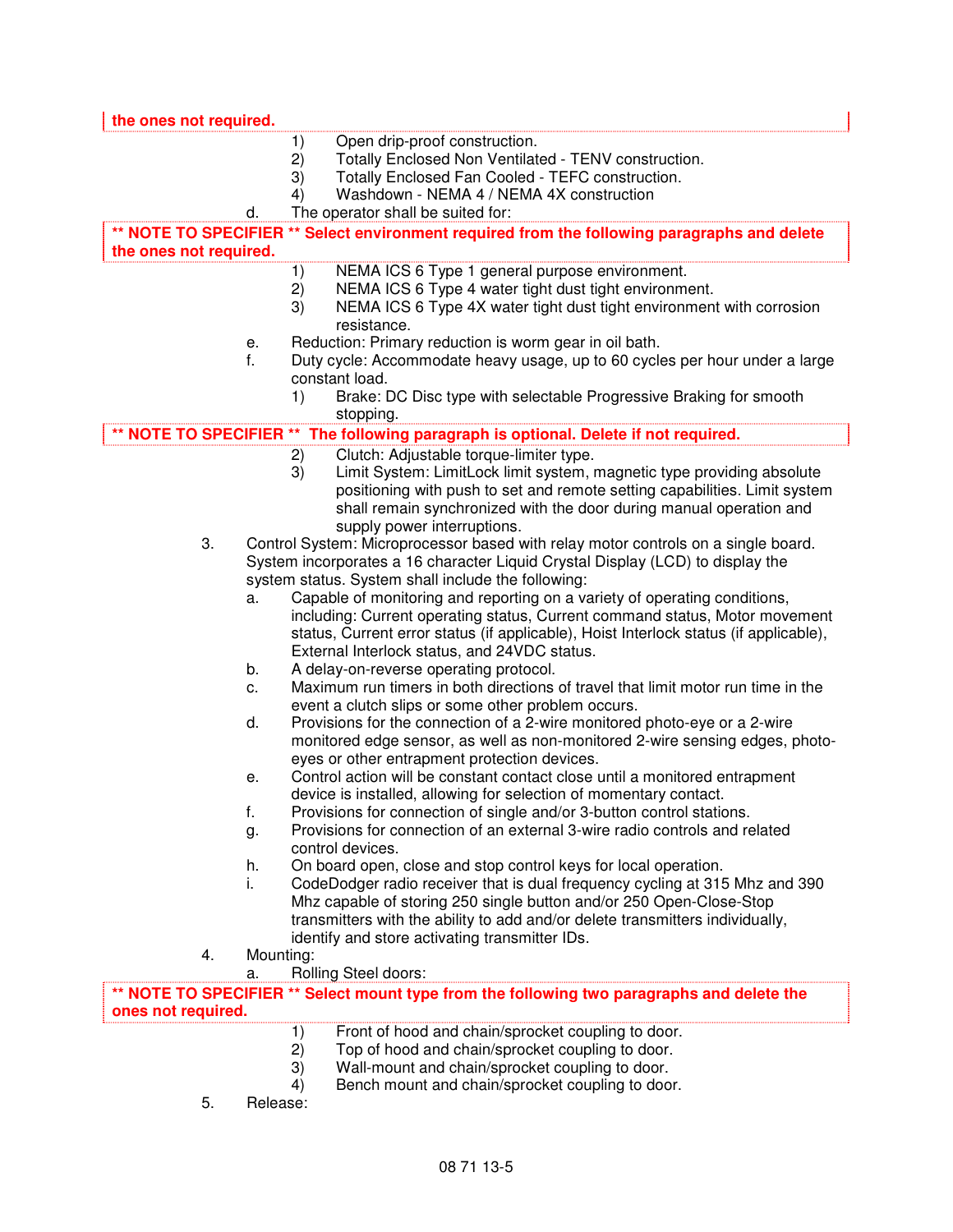- a. Release shall be a pull and hold type mechanism with single cable operation and an integrated interlock switch on hoist units.
- 6. Hoist: Chain hoist consists of chain pocket wheel, chain guard and smooth hand chain on hoist units.

**\*\* NOTE TO SPECIFIER \*\* Overhead Door Corporation recommends the installation of an external reversing device for all electrically operated commercial doors. If a sensing edge or some other reversing device is not installed, a constant contact control switch must be used to close the door. We recommend a Fail Safe electric sensing edge that will not allow the door to close if the sensing edge is damaged or not working properly.** 

- 7. Entrapment Protection:
	- a. Control system shall have provisions to connect monitored entrapment protection devices such as monitored electric sensing edge, or monitored photo-eye and to provide constant contact close control operation in lieu of such devices.
- 8. Control accessories:
	- Operator Controls:

**\*\* NOTE TO SPECIFIER \*\* Select one of the following operation paragraphs and delete the one not required.** 

- 1) Push-button operated control stations with open, close, and stop buttons.<br>2) Key operation with open, close, and stop controls.
- Key operation with open, close, and stop controls.
- 3) Push-button and key operated control stations with open, close, and stop buttons.

**\*\* NOTE TO SPECIFIER \*\* Select one of the following location paragraphs and delete the one not required.** 

- 4) Controls for interior location.<br>5) Controls for exterior location.
- 5) Controls for exterior location.
- 6) Controls for both interior and exterior location.

**\*\* NOTE TO SPECIFIER \*\* Select one of the following two paragraphs and delete the one not required.** 

- 7) Controls surface mounted.
- 8) Controls flush mounted.
- b. Special Operation:

**\*\* NOTE TO SPECIFIER \*\* Select one or more of the following operation paragraphs and delete the ones not required.** 

- 1) Vehicle detector operation.<br>2) Radio control operation.
- 2) Radio control operation.<br>3) Card reader control.
- Card reader control.
- 4) OHD monitored photo-eyes.
- 5) Commercial photo-eyes.
- 6) Timer Close Module for unattended timed door closing. Auxiliary control inputs, safety inputs, timer hold input and automatic door closing feature with selectable time delay. Safety inputs can be configured using on board keypad.
- 7) Commercial light package.
- 8) Auxiliary Output Module for up, down, and mid-stop limit status via several auxiliary sets of dry contacts that are microprocessor controlled. ADA compliant outputs that activate when door is moving up, down, or both directions and can be configured using the on board keypad.

**\*\* NOTE TO SPECIFIER \*\* Model RHX Hazardous Location NEMA 7/9 Heavy Duty Operator is suitable for rolling doors with a maximum height of 24 feet and a maximum weight of 1650 pounds and with Hoist, Front-of-Hood, Top-of-Hood, Bench Mount, Wall Mount mounting configurations. Edit as required to suit project requirements.** 

B. Hazardous Location NEMA 7/9 Heavy Duty Rolling Door and Grille Operator: Model RHX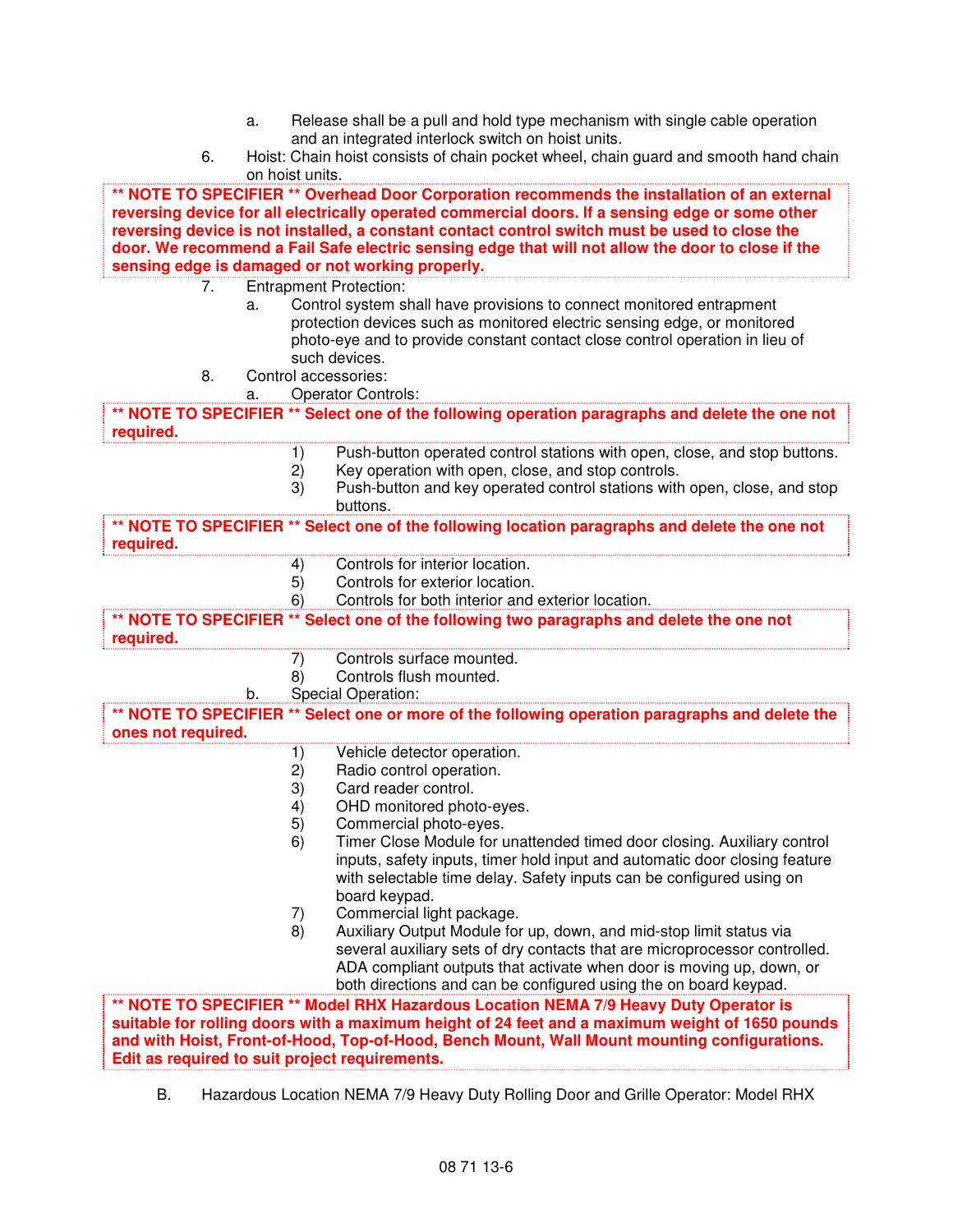True Gear Head Type Door Operator:<br>1. Application:

Application:

**\*\* NOTE TO SPECIFIER \*\* Select one of the following operation paragraphs and delete the ones not required** 

- a. Rolling Steel Doors.
	- b. Rolling Steel Fire Doors.
- c. Rolling Steel Grille.
- 2. Electric Motor: UL listed.

| a.                           | Rating: |                                                                                                                                                 |
|------------------------------|---------|-------------------------------------------------------------------------------------------------------------------------------------------------|
|                              |         | ** NOTE TO SPECIFIER ** Consult manufacturer's Operator Selection Charts for door models,                                                       |
|                              |         | weights and sizes suitable for rated horsepower specified. Select ratings required and delete                                                   |
| those not required.          |         |                                                                                                                                                 |
|                              | 1)      | 1/2 horsepower single phase with automatic thermal reset overload with<br>ability to configure for voltages of 115/208/230V.                    |
|                              | 2)      | 1 horsepower three phase with automatic thermal reset overload with<br>ability to configure for voltages of 208/230/460V.                       |
|                              | 3)      | 3 horsepower three phase with automatic thermal reset overload with<br>ability to configure for voltages of 208/230/460V.                       |
| b.                           |         | Motor frame comply with:                                                                                                                        |
|                              |         | ** NOTE TO SPECIFIER ** Select one of the following paragraphs for the motor horsepower and                                                     |
| delete the ones not required |         |                                                                                                                                                 |
|                              | 1)      | NEMA 56C for 1/2 hp single phase.                                                                                                               |
|                              | 2)      | NEMA 56C for 1 hp three phase.                                                                                                                  |
|                              | 3)      | NEMA 182C for 3 hp three phase.                                                                                                                 |
| с.                           |         | Construction:                                                                                                                                   |
|                              |         | ** NOTE TO SPECIFIER ** Select construction required from the following paragraphs and delete                                                   |
| the ones not required.       |         |                                                                                                                                                 |
|                              | 1)      | Hazardous location NEMA 7 construction.                                                                                                         |
|                              | 2)      | Hazardous location NEMA 9 construction.                                                                                                         |
| d.                           |         | The operator shall be suited for:                                                                                                               |
|                              |         | ** NOTE TO SPECIFIER ** Select environment required from the following paragraphs and delete                                                    |
| the ones not required.       |         |                                                                                                                                                 |
|                              | 1)      | NEMA Type 7 construction for indoor use in hazardous (classified)                                                                               |
|                              |         | locations classified as Class I, Division 1, Groups A, B, C, or D as<br>defined in NFPA 70.                                                     |
|                              | 2)      | NEMA Type 9 construction for indoor use in hazardous (classified)<br>locations classified as Class II, Division 1, Groups E, F, or G as defined |
|                              |         | in NFPA 70.                                                                                                                                     |
| е.                           |         | Reduction: Primary reduction is worm gear in oil bath.                                                                                          |
| f.                           |         | Duty cycle: Accommodate heavy usage, up to 60 cycles per hour under a large<br>constant load.                                                   |
|                              | 1)      | Brake: Motor and electrical system will provide dynamic braking.                                                                                |
|                              |         | NOTE TO SPECIFIER ** The following paragraph is optional. Delete if not required.                                                               |
|                              | 2)      | Clutch: Optional adjustable torque-limiter type. Not available on 3<br>horsepower models.                                                       |
|                              | 3)      | Limit System: Limit system shall be rotary type with vernier adjustment,                                                                        |
|                              |         | synchronized with door during release operation. Limit system shall                                                                             |
|                              |         | incorporate intrinsically safe wiring.                                                                                                          |
| 3.                           |         | Control System: Microprocessor based with on-board configuration and diagnostic                                                                 |
|                              |         | LEDs. This system shall be capable of monitoring and reporting on a variety of                                                                  |
|                              |         | operating conditions, including: Current operating status, Current maximum run time                                                             |
|                              |         | status, Motor running status, Current error status (if applicable), Timer to close status                                                       |
|                              |         | (if applicable), Open limit status, Close limit status, and Cycle count. System shall                                                           |
|                              |         | include the following:                                                                                                                          |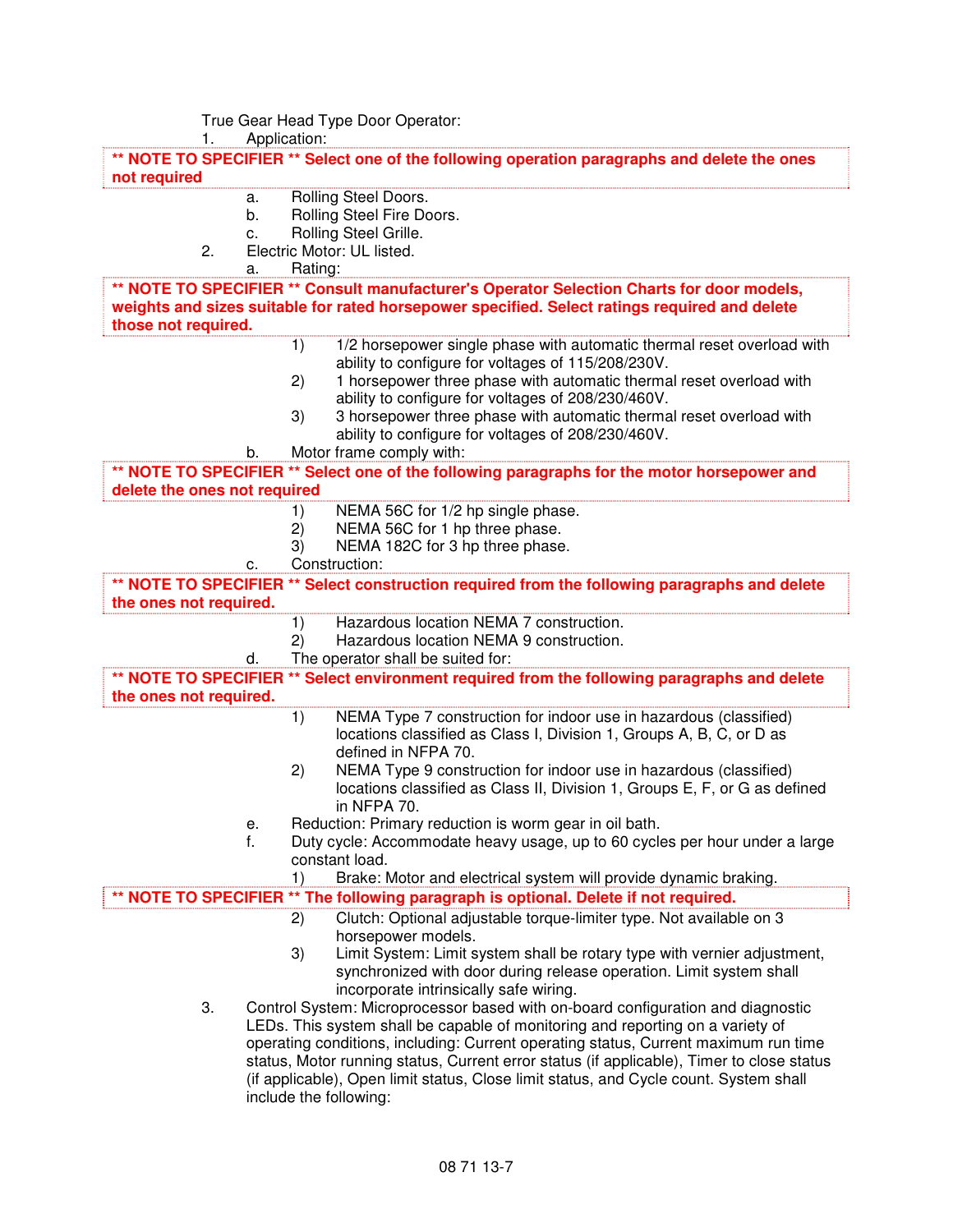- a. A delay-on-reverse operating protocol.
- b. The system shall include maximum run timers in both directions of travel that limit motor run time in the event a clutch slips or some other problem occurs.
- c. It shall include provisions for the connection of a 2-wire T2 monitored edge sensor for entrapment protection.
- d. Control action will be constant contact close until a monitored entrapment device is installed, allowing for selection of momentary contact.
- e. The system shall include provisions for connection of single or 3-button control stations.
- f. The control system shall include on board open, close and stop control keys for local operation.
- g. The system shall include provisions for automatic door closure upon reaching the open limit and completion of adjustable time delay.
- 4. Mounting:

a. Rolling Steel doors:

**\*\* NOTE TO SPECIFIER \*\* Select mount type from the following paragraphs and delete the ones not required.** 

- 1) Front of hood and chain/sprocket coupling to door.
- 2) Top of hood and chain/sprocket coupling to door.
- 3) Wall-mount and chain/sprocket coupling to door.
- 4) Bench mount and chain/sprocket coupling to door.
- 5. Release:
	- a. Release shall be a pull and hold type mechanism with single cable operation and an integrated interlock switch.
- 6. Hoist:
	- a. Chain hoist consists of chain pocket wheel, chain guard and smooth hand chain on hoist units. Hoist must be field adjustable for Right Hand or Left Hand mounting.

**\*\* NOTE TO SPECIFIER \*\* Overhead Door Corporation recommends the installation of an external reversing device for all electrically operated commercial doors. If a sensing edge or some other reversing device is not installed, a constant contact control switch must be used to close the door. We recommend a Fail Safe electric sensing edge that will not allow the door to close if the sensing edge is damaged or not working properly.** 

- 7. Entrapment Protection:
	- UL 325 momentary contact control system shall have provisions to connect intrinsically safe monitored entrapment protection electric sensing edge, and to provide constant contact close control operation in lieu of such device.
- 8. Control accessories:
	- a. Operator Controls:

**\*\* NOTE TO SPECIFIER \*\* Select one of the following operation paragraphs and delete the ones not required.** 

- 1) Push-button operated control stations with open, close, and stop buttons.<br>2) Key operation with open, close, and stop controls.
- Key operation with open, close, and stop controls.
- 3) Push-button and key operated control stations with open, close, and stop buttons.

**\*\* NOTE TO SPECIFIER \*\* Select one of the following location paragraphs and delete the ones not required.** 

- 4) Controls for interior location.
- 5) Controls for exterior location.
- 6) Controls for both interior and exterior location.

**\*\* NOTE TO SPECIFIER \*\* Select one of the following two paragraphs and delete the one not required.** 

- 7) Controls surface mounted.
- 8) Controls flush mounted.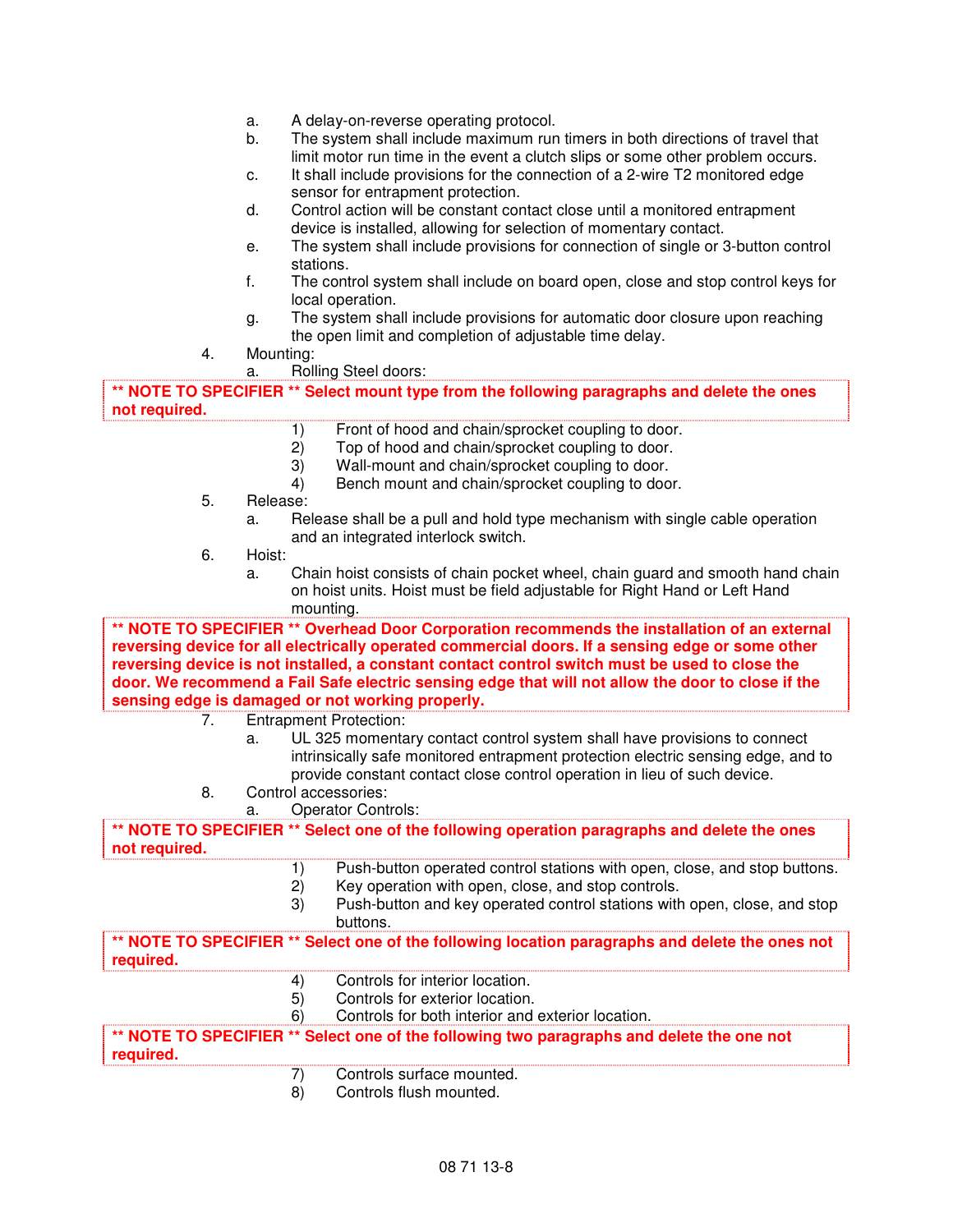**\*\* NOTE TO SPECIFIER \*\* Model RSX Standard Duty Operator is suitable for rolling doors with a maximum height of 24 feet and a maximum weight of 1620 pounds and with Trolley, Side Mount, Center Mount mounting configurations. Edit as required to suit project requirements.** 

C. Commercial Rolling Door and Grille Operator: Model RSX Commercial Standard Duty Door Operator:

1. Application:

**\*\* NOTE TO SPECIFIER \*\* Select one or more of the following paragraphs, edit to include model)s) required and delete the ones not required.** 

- a. Rolling Steel Doors.
- b. Rolling Steel Fire Doors.
- c. Rolling Steel Grilles.
- 2. Electric Motor: UL listed.

a. Rating:

**\*\* NOTE TO SPECIFIER \*\* Consult manufacturer ' s Operator Selection Charts for door models, weights and sizes suitable for rated horsepower specified. Select ratings required and delete those not required.** 

- 1)  $1/2$  horsepower single phase or three.<br>2)  $3/4$  single phase or three phase.
- 2) 3/4 single phase or three phase.
- 3) 1 horsepower single phase or three phase.
- b. Motor frame comply with:

**\*\* NOTE TO SPECIFIER \*\* Select one of the following operation paragraphs for the motor** 

# **horsepower specified and delete the ones not required.**

- 1) NEMA 48 for 1/2 hp single phase.<br>2) NEMA 56 for 1/2 hp three phase.
- NEMA 56 for 1/2 hp three phase.
- 3) NEMA 56 3/4 and 1 hp all phases.
- c. Construction:

**\*\* NOTE TO SPECIFIER \*\* Select construction required from the following paragraphs and delete the ones not required.** 

- 1) Open drip-proof construction.
- 2) Totally Enclosed Non Ventilated TENV construction.<br>3) Totally Enclosed Fan Cooled TEFC construction.
- Totally Enclosed Fan Cooled TEFC construction.
- 4) Washdown NEMA 4 / NEMA 4X construction.
- d. Reduction: Primary reduction is Super Belt, an auto tension poly-V flex belt that does not require adjustment. Secondary reduction is by chain and sprocket.
- e. Duty cycle: Accommodate standard usage, up to 60 cycles per hour during peak usage periods.
	- 1) Brake: DC Disc type with selectable Progressive Braking for smooth stopping.
	- 2) Clutch: Adjustable friction disc type.
	- 3) Limit System: Limit Lock limit system, magnetic type providing absolute positioning with push to set and remote setting capabilities. Limit System shall remain synchronized with the door during manual operation and supply power interruptions.
- 3. Control System: Microprocessor based with relay motor controls on a single board. System incorporates a 16 character Liquid Crystal Display (LCD) to display the system status. System shall include the following:
	- a. Capable of monitoring and reporting on a variety of operating conditions, including: Current operating status, Current command status, Motor movement status, Current error status (if applicable), Hoist Interlock status (if applicable), External Interlock status, and 24VDC status.
	- b. A delay-on-reverse operating protocol.
	- c. Maximum run timers in both directions of travel that limit motor run time in the event a clutch slips or some other problem occurs.
	- d. Provisions for connection of a 2-wire monitored photo-eye or a 2-wire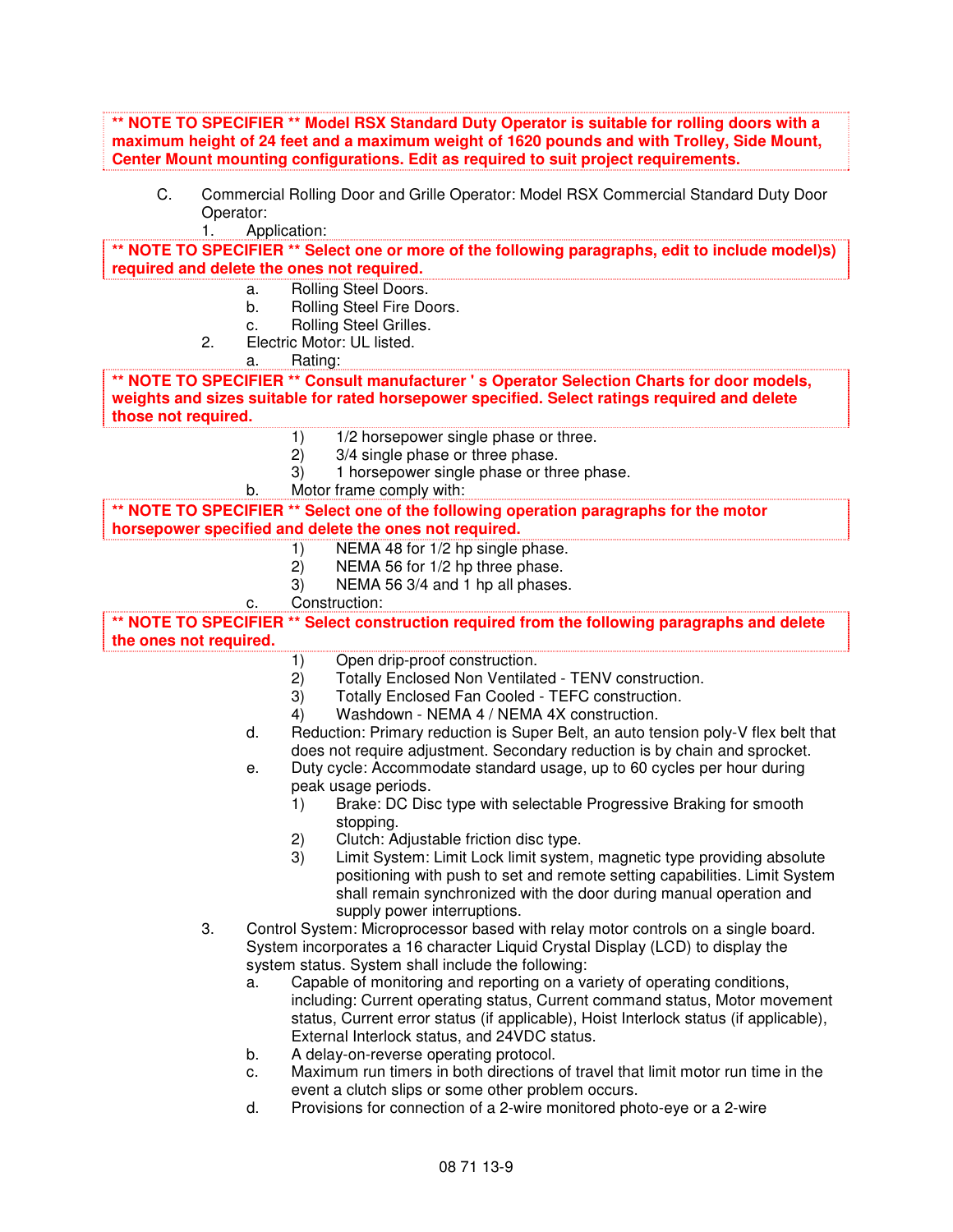monitored edge sensor, as well as non-monitored standard 2-wire sensing edges, photo-eyes or other entrapment protection devices.

- e. Control action will be constant contact close until a monitored entrapment device is installed, allowing for selection of momentary contact.
- f. Provisions for connection of single and/or 3-button control stations.
- g. Provisions for connection of an external 3-wire radio controls and related control devices.
- h. On board open, close and stop control keys for local operation.
- i. CodeDodger radio receiver that is dual frequency cycling at 315 Mhz and 390 Mhz capable of storing 250 single button and/or 250 Open-Close-Stop transmitters with the ability to add and/or delete transmitters individually, identify and store activating transmitter IDs.
- 4. Mounting:
	- a. Rolling Steel doors:

**\*\* NOTE TO SPECIFIER \*\* Select mount type from the following three paragraphs and delete the ones not required. Include hoist paragraph for hoist models only, delete if not required.** 

- 1) Front of hood and chain/sprocket coupling to door.<br>2) Top of hood and chain/sprocket coupling to door.
- Top of hood and chain/sprocket coupling to door.
- 3) Wall-mount and chain/sprocket coupling to door.
- 
- 4) Bench mount and chain/sprocket coupling to door.<br>5) Front of hood horizontal and chain/sprocket couplin Front of hood horizontal and chain/sprocket coupling to door.
- 6) Mounting for Hoist models, Left Hand or Right Hand.
- 5. Release:
	- a. Release shall be a pull and hold type mechanism with single cable operation and an integrated interlock switch.

#### **\*\* NOTE TO SPECIFIER \*\* Hoist is optional delete if not required.**

6. Hoist: Chain hoist consists of chain pocket wheel, chain guard and smooth hand chain on hoist units.

**\*\* NOTE TO SPECIFIER \*\* Overhead Door Corporation recommends the installation of an external reversing device for all electrically operated commercial doors. If a sensing edge or some other reversing device is not installed, a constant contact control switch must be used to close the door. We recommend a Fail Safe electric sensing edge that will not allow the door to close if the sensing edge is damaged or not working properly.** 

- 7. Entrapment Protection:
	- a. Control system shall have provisions to connect monitored entrapment protection devices such as monitored electric sensing edge or monitored photoeye and to provide constant contact close control operation in lieu of such devices.
- 8. Control accessories:
	- a. Operator Controls:

**\*\* NOTE TO SPECIFIER \*\* Select one of the following operation paragraphs and delete the one not required.** 

- 1) Push-button operated control stations with open, close, and stop buttons.
- 2) Key operation with open, close, and stop controls.
- 3) Push-button and key operated control stations with open, close, and stop buttons.

**\*\* NOTE TO SPECIFIER \*\* Select one of the following location paragraphs and delete the one not required.** 

- 4) Controls for interior location.
- 5) Controls for exterior location.
- 6) Controls for both interior and exterior location.

**\*\* NOTE TO SPECIFIER \*\* Select one of the following two paragraphs and delete the one not required.** 

7) Controls surface mounted.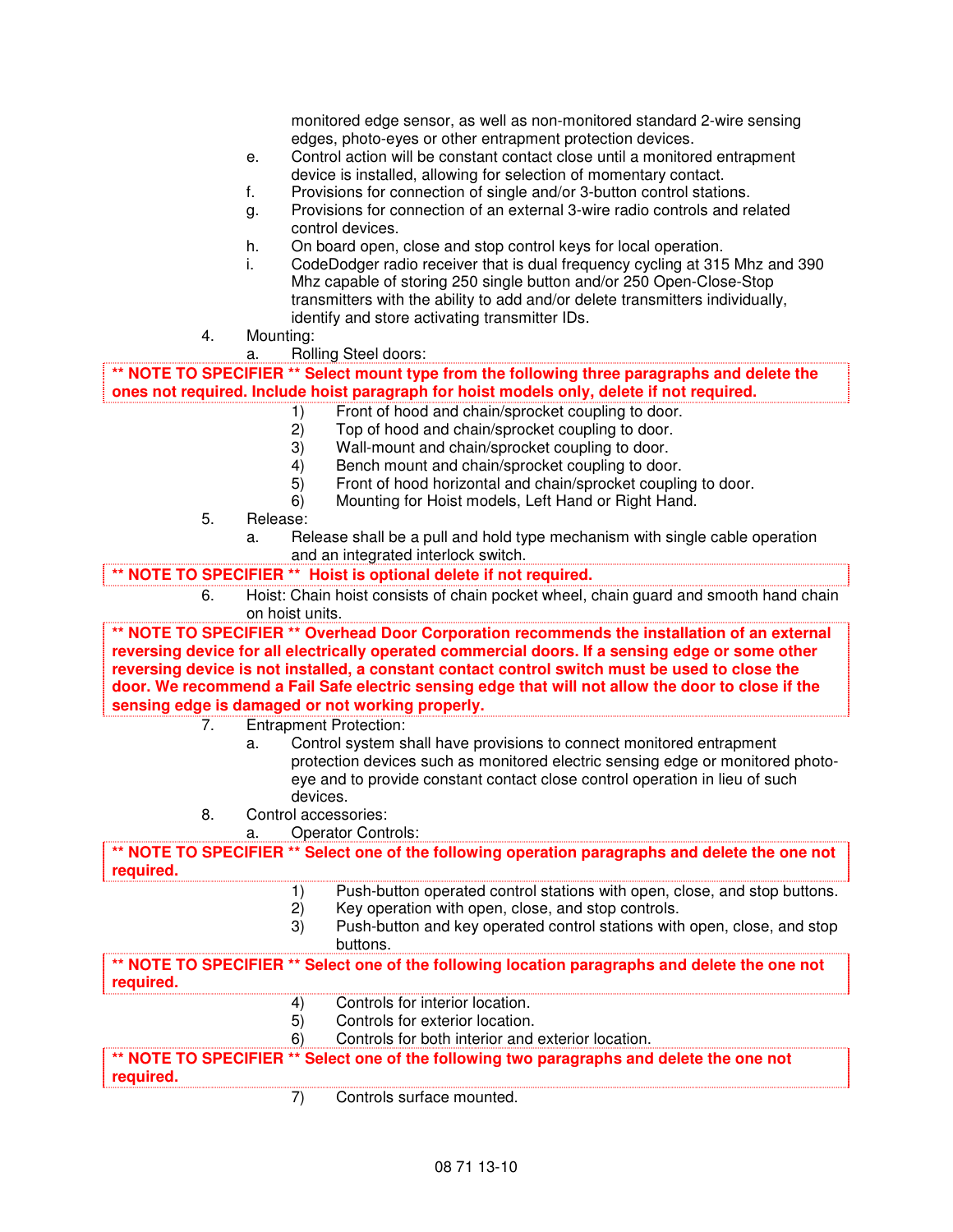| 8) | Controls flush mounted. |
|----|-------------------------|
|----|-------------------------|

|                        | b.              |              | Special Operation:                                                                                                                                                                                                                                                                              |
|------------------------|-----------------|--------------|-------------------------------------------------------------------------------------------------------------------------------------------------------------------------------------------------------------------------------------------------------------------------------------------------|
|                        |                 |              | ** NOTE TO SPECIFIER ** Select one or more of the following operation paragraphs and delete the                                                                                                                                                                                                 |
| ones not required.     |                 |              |                                                                                                                                                                                                                                                                                                 |
|                        |                 | 1)           | Vehicle detector operation.                                                                                                                                                                                                                                                                     |
|                        |                 | 2)           | Radio control operation.                                                                                                                                                                                                                                                                        |
|                        |                 | 3)           | Card reader control.                                                                                                                                                                                                                                                                            |
|                        |                 | 4)           | OHD monitored photo-eyes.                                                                                                                                                                                                                                                                       |
|                        |                 | 5)           | Commercial photo-eyes.                                                                                                                                                                                                                                                                          |
|                        |                 | 6)           | Timer Close Module for unattended timed door closing. Auxiliary control<br>inputs, safety inputs, timer hold input and automatic door closing feature<br>with selectable time delay. Safety inputs can be configured using on<br>board keypad.<br>Commercial light package.                     |
|                        |                 | 7)<br>8)     | Auxiliary Output Module for up, down, and mid-stop limit status via                                                                                                                                                                                                                             |
|                        |                 |              | several auxiliary sets of dry contacts that are microprocessor controlled.<br>ADA compliant outputs that activate when door is moving up, down, or<br>both directions and can be configured using the on board keypad.                                                                          |
|                        |                 |              | ** NOTE TO SPECIFIER ** Model RSX Standard Duty Egress Operator is suitable for rolling grilles                                                                                                                                                                                                 |
|                        |                 |              | with a maximum weight of 1440 pounds. Edit as required to suit project requirements.                                                                                                                                                                                                            |
| D.                     | Operator:<br>1. | Application: | Commercial Rolling Grille Operator: Model RSX Commercial Standard Duty Egress                                                                                                                                                                                                                   |
|                        |                 |              | ** NOTE TO SPECIFIER ** Select one or more of the following paragraphs, edit to include model)s)                                                                                                                                                                                                |
|                        |                 |              | required and delete the ones not required.                                                                                                                                                                                                                                                      |
|                        | a.              |              | Rolling Steel Grilles.                                                                                                                                                                                                                                                                          |
|                        | 2.              |              | Electric Motor: UL listed.                                                                                                                                                                                                                                                                      |
|                        | a.              | Rating:      |                                                                                                                                                                                                                                                                                                 |
| those not required.    |                 |              | ** NOTE TO SPECIFIER ** Consult manufacturer 's Operator Selection Charts for door models,<br>weights and sizes suitable for rated horsepower specified. Select ratings required and delete                                                                                                     |
|                        |                 | 1)           | 1/2 horsepower single phase or three.                                                                                                                                                                                                                                                           |
|                        |                 | 2)           | 1 horsepower single phase or three phase.                                                                                                                                                                                                                                                       |
|                        | b.              |              | Motor frame comply with:                                                                                                                                                                                                                                                                        |
|                        |                 |              | ** NOTE TO SPECIFIER ** Select one of the following operation paragraphs for the motor                                                                                                                                                                                                          |
|                        |                 |              | horsepower specified and delete the ones not required.                                                                                                                                                                                                                                          |
|                        |                 | 1)           | NEMA 48 for 1/2 hp single phase.                                                                                                                                                                                                                                                                |
|                        |                 | 2)           | NEMA 56 for 1/2 hp three phase.                                                                                                                                                                                                                                                                 |
|                        |                 | 3)           | NEMA 56 1 hp all phases.<br>Construction:                                                                                                                                                                                                                                                       |
|                        | c.              |              |                                                                                                                                                                                                                                                                                                 |
| the ones not required. |                 |              | ** NOTE TO SPECIFIER ** Select construction required from the following paragraphs and delete                                                                                                                                                                                                   |
|                        | d.              | 1)           | Open drip-proof construction.<br>Reduction: Primary reduction is Super Belt, an auto tension poly-V flex belt that<br>does not require adjustment. Secondary reduction is by chain and sprocket.                                                                                                |
|                        | е.              |              | Duty cycle: Accommodate standard usage, up to 60 cycles per hour during<br>peak usage periods.                                                                                                                                                                                                  |
|                        |                 | 1)           | Brake: DC Disc type with selectable Progressive Braking for smooth<br>stopping.                                                                                                                                                                                                                 |
|                        |                 | 2)<br>3)     | Clutch: Adjustable friction disc type on primary reduction.<br>Limit System: Limit Lock limit system, magnetic type providing absolute<br>positioning with push to set and remote setting capabilities. Limit System<br>shall remain synchronized with the door during manual operation, supply |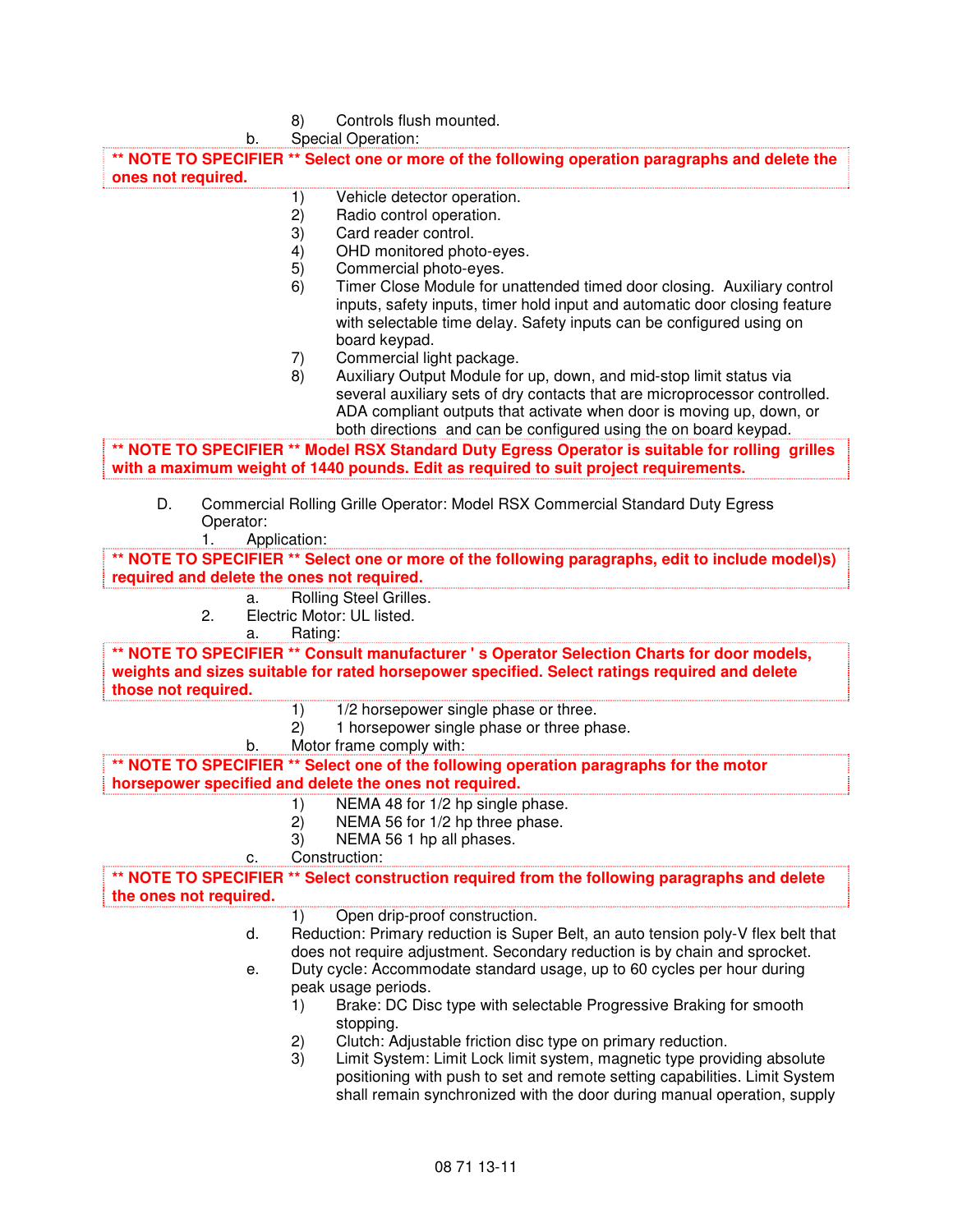power interruptions, and after emergency egress release.

- 4) Door Release Clutch: 24VDC solenoid activated clutch that releases up upon loss of primary power.
- 5) Integral Centrifugal Governor: Governor shall limit door ascent speed during emergency egress test or alarm activated release.
- 3. Control System: Microprocessor based with relay motor controls on a single board. System incorporates a 16 character Liquid Crystal Display (LCD) to display the system status. System shall include the following:
	- a. Capable of monitoring and reporting on a variety of operating conditions, including: Current operating status, Current command status, Motor movement status, Current error status (if applicable), Hoist Interlock status (if applicable), External Interlock status, and 24VDC status.
	- b. A delay-on-reverse operating protocol.
	- c. Maximum run timers in both directions of travel that limit motor run time in the event a clutch slips or some other problem occurs.
	- d. Provisions for connection of a 2-wire monitored photo-eye or a 2-wire monitored edge sensor, as well as non-monitored standard 2-wire sensing edges, photo-eyes or other entrapment protection devices.
	- e. Control action will be constant contact close until a monitored entrapment device is installed, allowing for selection of momentary contact.
	- f. Provisions for connection of single and/or 3-button control stations.
	- g. Provisions for connection of an external 3-wire radio controls and related control devices.
	- h. On board open, close and stop control keys for local operation.
	- i. Egress activation form C output for notification of local egress activation to remote alarm system.
	- j. Capable of remote egress activation via normally closed contact to egress input for emergency egress operation.
	- k. Input for normally closed contact operation by test key switch or push-pull type emergency egress control station.
	- l. CodeDodger radio receiver that is dual frequency cycling at 315 Mhz and 390 Mhz capable of storing 250 single button and/or 250 Open-Close-Stop transmitters with the ability to add and/or delete transmitters individually, identify and store activating transmitter IDs.
- 4. Mounting:
	- a. Rolling Steel Grilles:

**\*\* NOTE TO SPECIFIER \*\* Select mount type from the following three paragraphs and delete the ones not required.** 

- 1) Front of hood and chain/sprocket coupling to door.<br>2) Top of hood and chain/sprocket coupling to door.
- Top of hood and chain/sprocket coupling to door.
- 3) Wall-mount and chain/sprocket coupling to door.
- 4) Bench mount and chain/sprocket coupling to door.
- 5) Front of hood horizontal and chain/sprocket coupling to door.
- 5. Release:
	- a. Release shall be a 24VDC solenoid activated clutch that releases up upon loss of primary power, or removal of 24VDC from clutch controlled by internal egress accessory board.

**\*\* NOTE TO SPECIFIER \*\* Overhead Door Corporation recommends the installation of an external reversing device for all electrically operated commercial doors. If a sensing edge or some other reversing device is not installed, a constant contact control switch must be used to close the door. We recommend a Fail Safe electric sensing edge that will not allow the door to close if the sensing edge is damaged or not working properly.** 

- 6. Entrapment Protection:
	- a. Control system shall have provisions to connect monitored entrapment protection devices such as monitored electric sensing edge or monitored photo-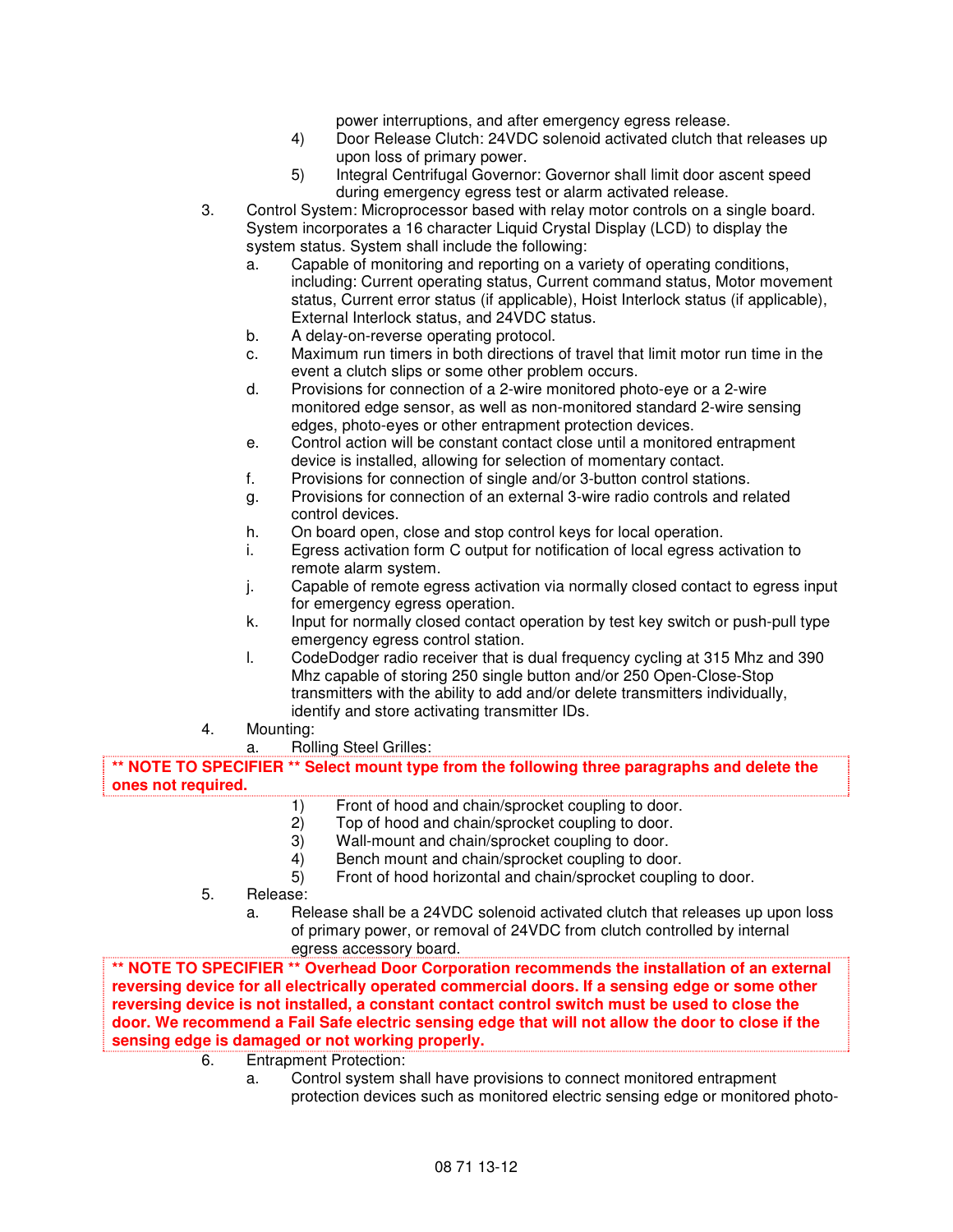eye and to provide constant contact close control operation in lieu of such devices.

- 7. Control accessories: a. Operator Controls: **\*\* NOTE TO SPECIFIER \*\* Select one of the following operation paragraphs and delete the one not required.**  1) Push-button operated control stations with open, close, and stop buttons. 2) Key operation with open, close, and stop controls. 3) Push-button and key operated control stations with open, close, and stop buttons. 4) Test key operated control station for testing of emergency egress operation. 5) Push-pull button operation for local emergency egress activation. **\*\* NOTE TO SPECIFIER \*\* Select one of the following location paragraphs and delete the one not required.**  6) Controls for interior location. 7) Controls for exterior location. 8) Controls for both interior and exterior location. **\*\* NOTE TO SPECIFIER \*\* Select one of the following two paragraphs and delete the one not required.**  9) Controls surface mounted. 10) Controls flush mounted. b. Special Operation: **\*\* NOTE TO SPECIFIER \*\* Select one or more of the following operation paragraphs and delete the ones not required.**  1) Vehicle detector operation. 2) Radio control operation. 3) OHD monitored photo-eyes. 4) Commercial photo-eyes. 5) Timer Close Module for unattended timed door closing. Auxiliary control inputs, safety inputs, timer hold input and automatic door closing feature with selectable time delay. Safety inputs can be configured using on board keypad. 6) Commercial light package. 7) Auxiliary Output Module for up, down, and mid-stop limit status via several auxiliary sets of dry contacts that are microprocessor controlled. ADA compliant outputs that activate when door is moving up, down, or both directions and can be configured using the on board keypad. **\*\* NOTE TO SPECIFIER \*\* The Medium Duty Model RMX Door Operator is suitable for commercial rolling doors and grilles with a maximum height of 16 feet and a maximum weight of 580 pounds and with jackshaft with or without hoist.**  E. Commercial Rolling Door and Grille Operator: Model RMX Door Operator: 1. Application: **\*\* NOTE TO SPECIFIER \*\* Select one or more of the following operation paragraphs and delete the one not required.**  a. Rolling Steel Door. b. Rolling Steel Grille.
	- 2. Electric Motor: UL listed.
		- a. Rating:
			- 1) 1/2 horsepower single phase with automatic thermal reset overload.
		- b. Motor frame comply with:
			- 1) NEMA 42 for 1/2 hp single phase.
		- c. Construction: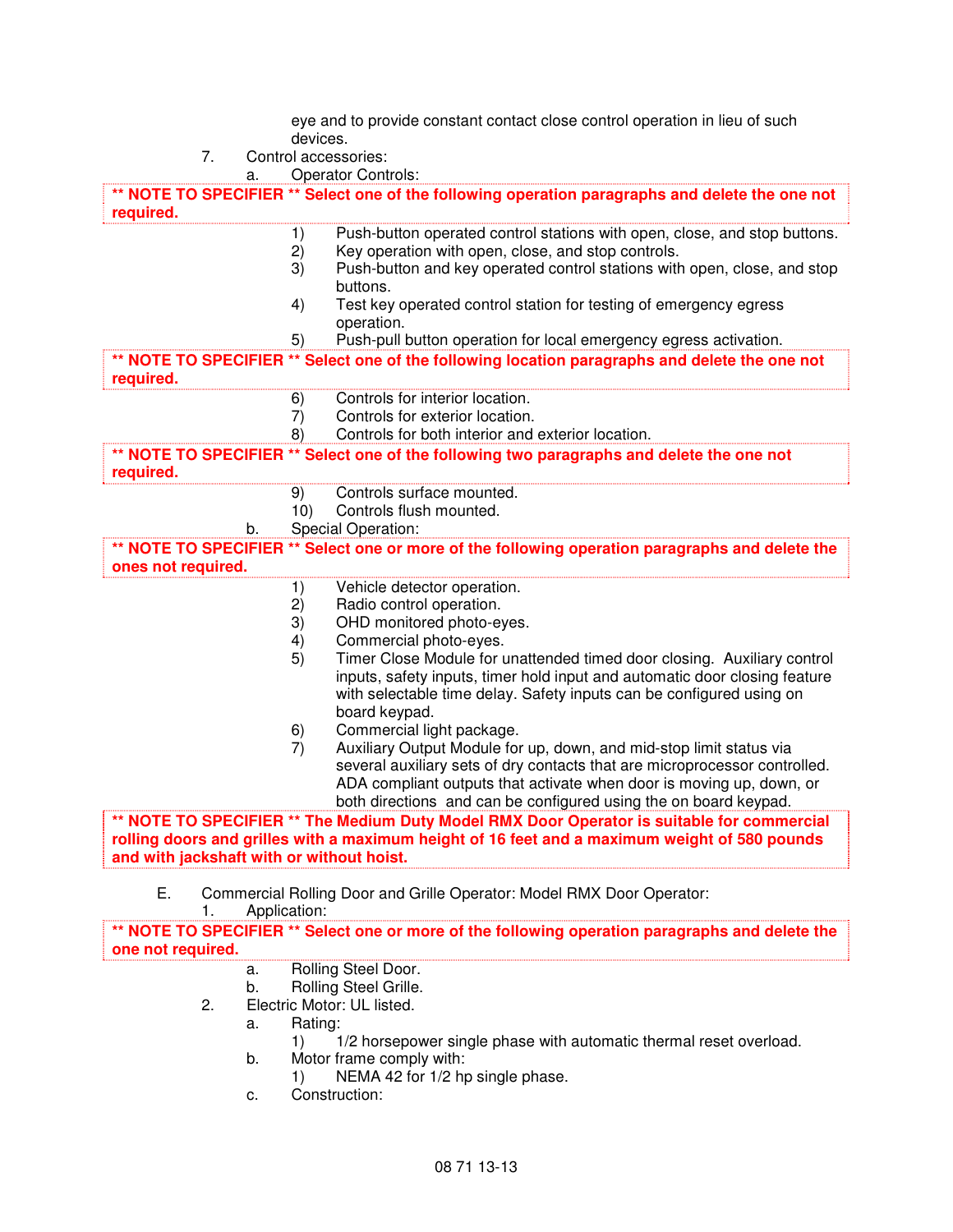- 1) Open drip-proof construction.
- d. Reduction: Primary reduction is SuperBelt poly-V flex auto tension belt. Secondary reduction is by chain and sprocket.
- e. Duty cycle: Accommodate medium usage, up to 15 cycles per hour.
	- 1) Brake: Solenoid actuated band type.
	- 2) Clutch: Adjustable friction disc type.
	- 3) Limit System: Adjustable linear type synchronized with the door during release operation. Limit activation by opto-sensors.
- 3. Control System: Microprocessor based with relay motor controls on a single board. System incorporates a Liquid Crystal Display (LCD) to display the system status. System shall include the following:
	- a. A delay-on-reverse operating protocol.
	- b. Maximum run timers in both directions of travel that limit motor run time in the event a clutch slips or some other problem occurs.
	- c. Provisions for the connection of a 2-wire monitored photo-eye or a 2-wire monitored edge sensor, as well as non-monitored 2-wire sensing edges, photoeyes or other entrapment protection devices.
	- d. Control action will be constant contact close until a monitored entrapment device is installed, allowing for selection of momentary contact.
	- e. Provisions for connection of single and/or 3-button control stations.
	- f. Provisions for connection of an external 3-wire radio controls and related control devices.
	- g. On board open, close and stop control keys for local operation.
- 4. Mounting:
	- a. Rolling Steel doors:

**\*\* NOTE TO SPECIFIER \*\* Select mount type from the following three paragraphs and delete the ones not required. Include hoist paragraph for hoist models only, delete if not required.** 

- 1) Front of hood and chain/sprocket coupling to door.<br>2) Top of hood and chain/sprocket coupling to door.
	- Top of hood and chain/sprocket coupling to door.
- 3) Wall-mount and chain/sprocket coupling to door.
- 4) Mounting for Hoist models shall be Right Hand.
- 5. Release:
	- a. Release shall be a pull and hold type mechanism with single cable operation and an integrated interlock switch on hoist units.

**\*\* NOTE TO SPECIFIER \*\* Select optional hoist for side mount model from the following paragraph. Delete if not required.** 

> 6. Hoist: Chain hoist with chain pocket wheel, chain guard and smooth hand chain on hoist units.

**\*\* NOTE TO SPECIFIER \*\* Overhead Door Corporation recommends the installation of an external reversing device for all electrically operated commercial doors. If a sensing edge or some other reversing device is not installed, a constant contact control switch must be used to close the door. We recommend a Fail Safe electric sensing edge that will not allow the door to close if the sensing edge is damaged or not working properly.** 

- 7. Entrapment Protection:
	- a. Control system shall have provisions to connect monitored entrapment protection devices such as monitored electric sensing edge, or monitored photo-eye and to provide constant contact close control operation in lieu of such devices
- 8. Control accessories:
	- a. Operator Controls:

**\*\* NOTE TO SPECIFIER \*\* Select one of the following operation paragraphs and delete the one not required.** 

- 1) Push-button operated control stations with open, close, and stop buttons.
- 2) Key operation with open, close, and stop controls.
- 3) Push-button and key operated control stations with open, close, and stop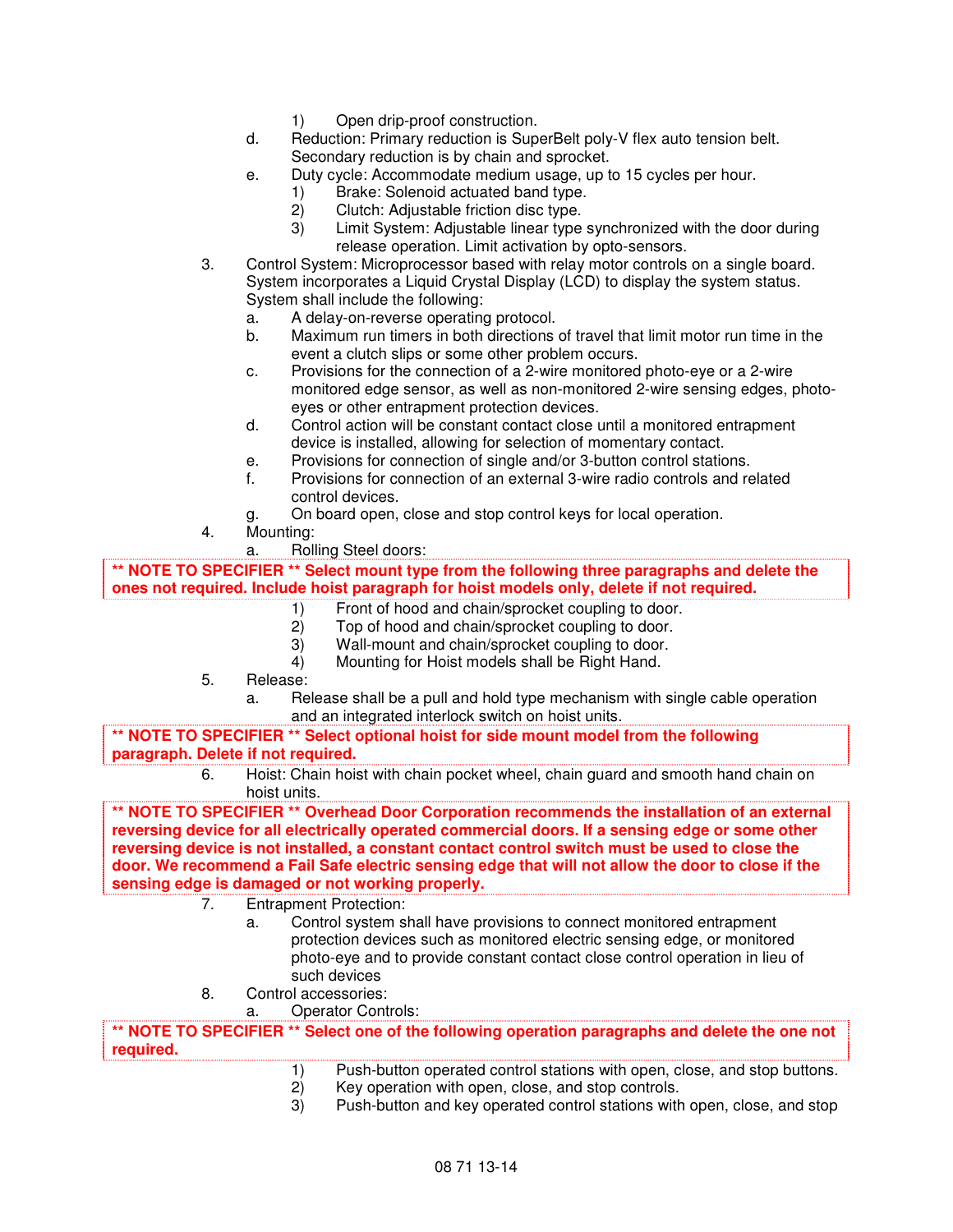|                    |                              |                | buttons.                                                                                                                                                                                                                                                                                       |
|--------------------|------------------------------|----------------|------------------------------------------------------------------------------------------------------------------------------------------------------------------------------------------------------------------------------------------------------------------------------------------------|
| required.          |                              |                | ** NOTE TO SPECIFIER ** Select one of the following location paragraphs and delete the one not                                                                                                                                                                                                 |
|                    |                              | 4)             | Controls for interior location.                                                                                                                                                                                                                                                                |
|                    |                              | 5)             | Controls for exterior location.                                                                                                                                                                                                                                                                |
|                    |                              | 6)             | Controls for both interior and exterior location.                                                                                                                                                                                                                                              |
| required.          |                              |                | ** NOTE TO SPECIFIER ** Select one of the following two paragraphs and delete the one not                                                                                                                                                                                                      |
|                    |                              | 7)             | Controls surface mounted.                                                                                                                                                                                                                                                                      |
|                    |                              | 8)             | Controls flush mounted.                                                                                                                                                                                                                                                                        |
|                    | b.                           |                | Special Operation:                                                                                                                                                                                                                                                                             |
| ones not required. |                              |                | ** NOTE TO SPECIFIER ** Select one or more of the following operation paragraphs and delete the                                                                                                                                                                                                |
|                    |                              | 1)             | Radio control operation.                                                                                                                                                                                                                                                                       |
|                    |                              | 2)             | OHD monitored photo-eyes.                                                                                                                                                                                                                                                                      |
|                    |                              | 3)             | Commercial photo-eyes.                                                                                                                                                                                                                                                                         |
|                    |                              | 4)             | Timer Close Module for unattended timed door closing. Auxiliary control                                                                                                                                                                                                                        |
|                    |                              |                | inputs, safety inputs, timer hold input and automatic door closing feature<br>with selectable time delay. Safety inputs can be configured using on<br>board keypad.                                                                                                                            |
|                    |                              | 5)             | Auxiliary Output Module for up, down, and mid-stop limit status via                                                                                                                                                                                                                            |
|                    |                              |                | several auxiliary sets of dry contacts that are microprocessor controlled.<br>ADA compliant outputs that activate when door is moving up, down, or<br>both directions and can be configured using the on board keypad.                                                                         |
| 2.3                |                              |                | OVERHEAD ROLLING FIRE DOOR OPERATOR                                                                                                                                                                                                                                                            |
|                    | to suit project requirements |                | ** NOTE TO SPECIFIER ** Model RSX Standard Duty Fire Door Operator is suitable for rolling fire<br>doors with a maximum height of 24 feet and a maximum weight of 1440 pounds and with Hoist,<br>Front-of-Hood, Top-of-Hood, Bench Mount, Wall Mount mounting configurations. Edit as required |
| А.                 | Door Operator:<br>1.         | Application:   | Commercial Rolling Steel Fire Door Operator: Model RSX Commercial Standard Duty Fire                                                                                                                                                                                                           |
|                    | a.                           |                | Rolling Steel Fire Doors.                                                                                                                                                                                                                                                                      |
|                    | 2.<br>a.                     | Rating:        | Electric Motor: UL listed.                                                                                                                                                                                                                                                                     |
|                    |                              |                | NOTE TO SPECIFIER ** Consult manufacturer's Operator Selection Charts for door models,                                                                                                                                                                                                         |
| those not required |                              |                | weights and sizes suitable for rated horsepower specified. Select ratings required and delete                                                                                                                                                                                                  |
|                    |                              | 1)             | 1/2 horsepower single phase or three.                                                                                                                                                                                                                                                          |
|                    |                              | 2)             | 3/4 single phase or three phase.                                                                                                                                                                                                                                                               |
|                    |                              | 3)             | 1 horsepower single phase or three phase.                                                                                                                                                                                                                                                      |
|                    | b.                           |                | Motor frame comply with:                                                                                                                                                                                                                                                                       |
|                    |                              |                | ** NOTE TO SPECIFIER ** Select one of the following operation paragraphs for the motor                                                                                                                                                                                                         |
|                    |                              |                | horsepower specified and delete the ones not required.                                                                                                                                                                                                                                         |
|                    |                              | 1)<br>2)<br>3) | NEMA 48 for 1/2 hp single phase.<br>NEMA 56 for 1/2 hp three phase.<br>NEMA 56 3/4 and 1 hp all phases.                                                                                                                                                                                        |
|                    | c.                           |                | Construction: Open drip-proof construction.                                                                                                                                                                                                                                                    |
|                    | d.                           |                | Reduction: Primary reduction is SuperBelt, an auto tension poly-V flex belt that<br>does not require adjustment. Secondary reduction is by chain and sprocket.                                                                                                                                 |

- e. Duty Cycle: Accommodate standard usage, up to 60 cycles per hour during peak usage periods.
	- 1) Brake: DC Disc type with selectable Progressive Braking for smooth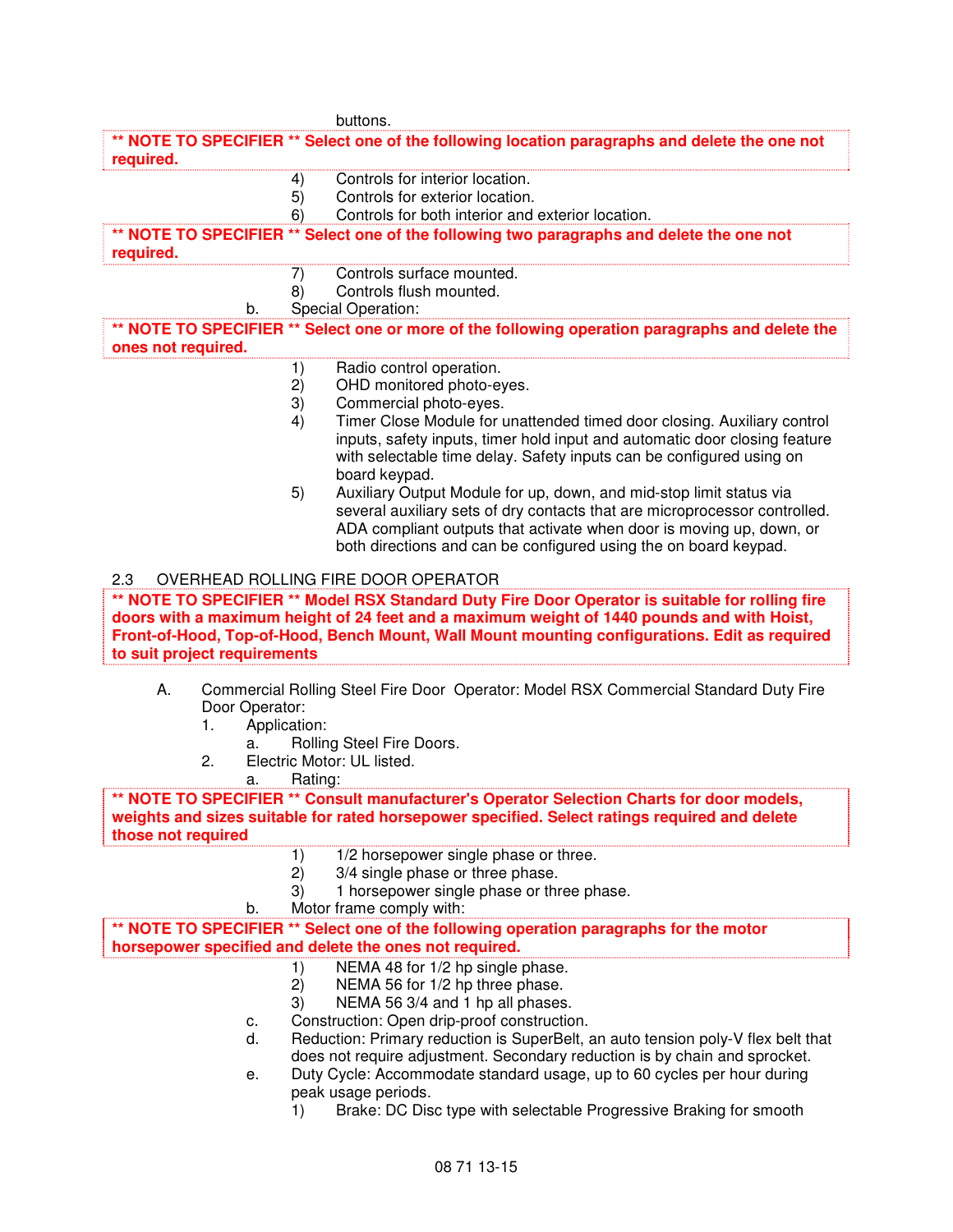stopping.

- 2) Clutch: Adjustable friction disc type.
- 3) Door Release Clutch: 24VDC solenoid activated clutch that releases up upon loss of primary and battery backup power.
- 4) Limit System: LimitLock limit system, magnetic type providing absolute positioning with push to set and remote setting capabilities. Limit System shall remain synchronized with the door during manual operation, supply power interruptions, and fire door release operation.
- 5) Integral Centrifugal Governor: Governor shall limit door drop speed during manual test or alarm activated release.
- 3. Control System: Microprocessor based with relay motor controls on a single board. System incorporates a 16 character Liquid Crystal Display (LCD) to display the system status. System shall include the following:
	- a. Provide with an internal battery backup system capable of providing up to 24 hours of battery power to support alarm logic, smoke detector, release capability and audible and visible signaling appliances. Device shall monitor battery charge and annunciate the need for battery replacement via an integral sounder; an LCD display that indicates battery low condition. Battery backup/power system shall contain a management system providing trickle charge capabilities.
	- b. During a power outage, and upon depletion of the battery, the device will initiate door closure by releasing the electric clutch.
	- c. Monitoring for an Alarm input while on internal battery backup power.
	- d. Initiate gravity door closure through the release of the Door Release Clutch
- e. Includes LCD display selectable delay settings of 10, 20, 30 or 60 seconds upon alarm activation to allow for passageway clearance before initiating door Closure.

|    | ** NOTE TO SPECIFIER ** Contact manufacturer for list of compatible smoke or heat detectors.                                                                                                                                                                |
|----|-------------------------------------------------------------------------------------------------------------------------------------------------------------------------------------------------------------------------------------------------------------|
| f. | Capable of receiving an alarm input from compatible 2-wire normally open<br>smoke detectors, 4-wire normally open smoke detectors, or normally open heat<br>detectors, or input from a fire alarm control panel via a relay module providing a              |
|    | Form C dry contact output to the release device.                                                                                                                                                                                                            |
| g. | Capable of receiving input from a maximum of two smoke detectors requiring<br>use of an End-of-Line (EOL) device to ensure the integrity of the wiring.                                                                                                     |
| h. | Provide with audible and visual signaling appliances to operate during the<br>alarm closing cycle. Device shall be capable of activating and powering up to<br>two (optional) audible/visible notification devices, e.g. strobes, horns or<br>horn/strobes. |
| i. | Fire door operator shall recognize that the door is in the closed position through<br>monitoring of door position to prevent release of the Door Release Clutch when<br>the door is closed.                                                                 |
| j. | Provide with relay and trouble outputs to provide notification to a fire alarm<br>control panel when an alarm or trouble state exists.                                                                                                                      |
| k. | Circuit board shall have LCD display and diagnostic LEDs to assist with field<br>installation by indicating alarm or trouble conditions present within the alarm<br>activation device(s) or notification appliance(s).                                      |
| I. | Operator shall provide remote key test switch to simulate an alarm condition<br>during testing procedures.                                                                                                                                                  |
| m. | Operator shall provide an LCD configuration setting selectable for 2-minute or<br>4-minute safety timer that will initiate gravity door closure if the operator close<br>cycle is not completed within the selected time.                                   |
| n. | Upon alarm, the operator shall attempt motorized door closure.                                                                                                                                                                                              |
| о. | Upon alarm the operator shall provide release on obstruction selectable<br>through the LCD display on the operator via a monitored sensing edge (by<br>others).                                                                                             |
| p. | Upon alarm the operator shall provide one or three time obstruction cycling of                                                                                                                                                                              |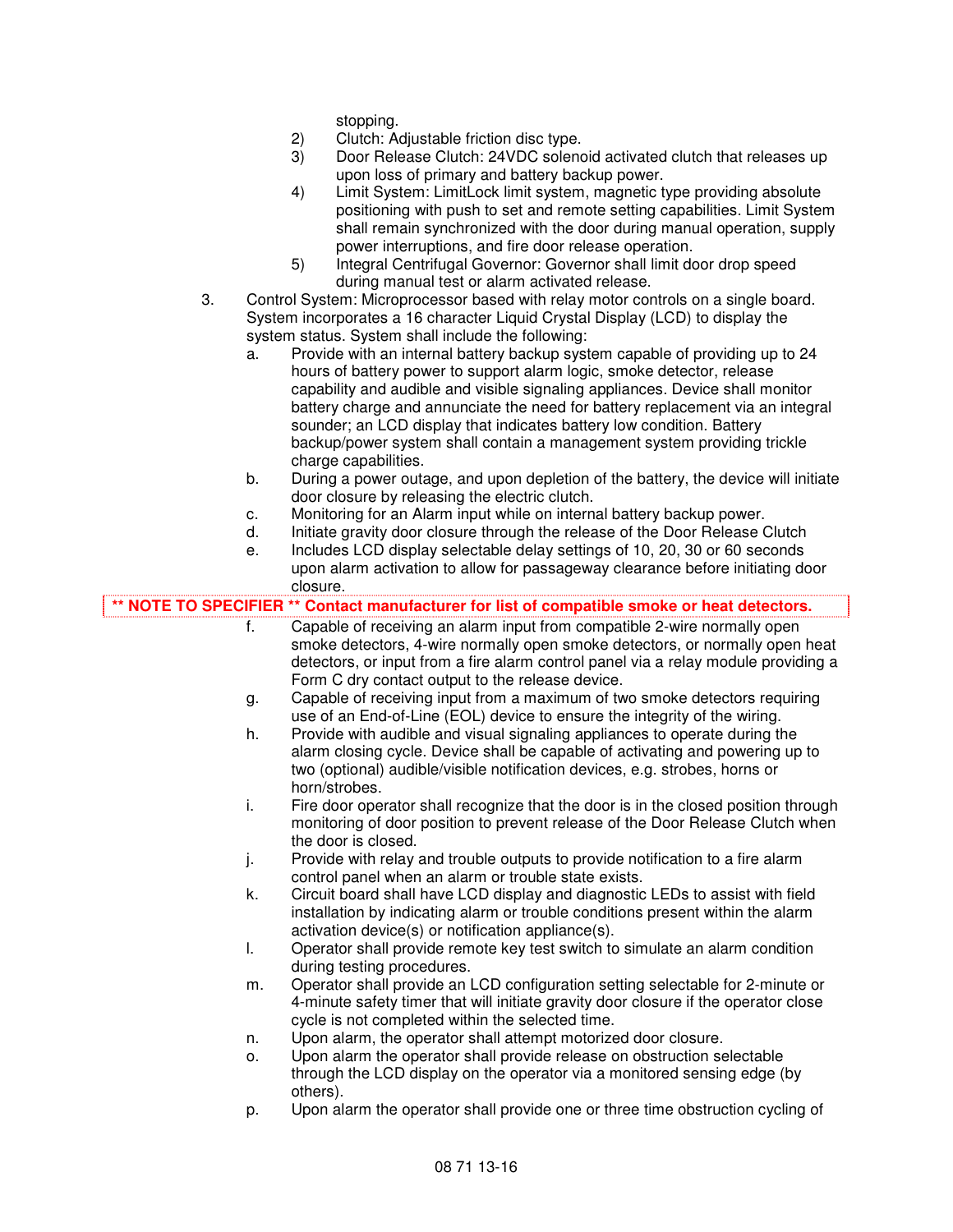the door selectable through the LCD display on the operator via a monitored sensing edge (by others).

- q. Operator shall provide an LCD configurable feature allowing automatic open after routine testing.
- r. One audible and visual signaling appliance shall be provided to annunciate closure due to alarm, power loss conditions or test mode.
- s. Capable of monitoring and reporting on a variety of operating conditions, including: Current operating status, Current command status, Motor movement status, Current error status (if applicable), Hoist Interlock status (if applicable), External Interlock status, and 24VDC status.
- t. Maximum run timers in both directions of travel that limit motor run time in the event a clutch slips or some other problem occurs.
- u. Provisions for connection of a 2-wire monitored photo-eye or a 2-wire monitored edge sensor, as well as non-monitored standard 2-wire sensing edges, photo-eyes or other entrapment protection devices.
- v. Control action will be constant contact close until a monitored entrapment device is installed, allowing for selection of momentary contact.
- w. Provisions for connection of single and/or 3-button control stations.
- x. On board open, close and stop control keys for local operation.
- y. CodeDodger radio receiver that is dual frequency cycling at 315 Mhz and 390 Mhz capable of storing 250 single button and/or 250 Open-Close-Stop transmitters with the ability to add and/or delete transmitters individually, identify and store activating transmitter IDs.
- z. On board non-resettable cycle counter.
- 4. Mounting:
	- a. Rolling Steel doors:

**\*\* NOTE TO SPECIFIER \*\* Select mount type from the following paragraphs and delete those not required. Include hoist paragraph for hoist models only, delete if not required.** 

- 1) Front of hood and chain/sprocket coupling to door.
- 2) Top of hood and chain/sprocket coupling to door.
- 3) Wall-mount and chain/sprocket coupling to door.
- Bench mount and chain/sprocket coupling to door.
- 5) Front of hood horizontal and chain/sprocket coupling to door.
- 6) Mounting for Hoist models, Left Hand or Right Hand.
- 5. Release: Release shall be a pull and hold type mechanism with single cable operation and an integrated interlock switch.
- 6. Hoist: Chain hoist consists of chain pocket wheel, chain guard and smooth hand chain on hoist units.

**\*\* NOTE TO SPECIFIER \*\* Select optional fusible release from the following paragraph and delete if not required.** 

> 7. Fusible Release: Capable of holding and releasing door via a fusible link/sash chain assembly attached to a release mechanism within the operator construction.

**\*\* NOTE TO SPECIFIER \*\* Overhead Door Corporation recommends the installation of an external reversing device for all electrically operated commercial doors. If a sensing edge or some other reversing device is not installed, a constant contact control switch must be used to close the door. We recommend a Fail Safe electric sensing edge that will not allow the door to close if the sensing edge is damaged or not working properly.** 

- 8. Entrapment Protection:
	- a. Control system shall have provisions to connect monitored entrapment protection devices such as monitored electric sensing edge or monitored photoeye and to provide constant contact close control operation in lieu of such devices.
	- b. Control system shall have provisions to connect monitored entrapment protection devices such as wireless monitored electric sensing edge and to provide constant contact close control operation in lieu of such devices.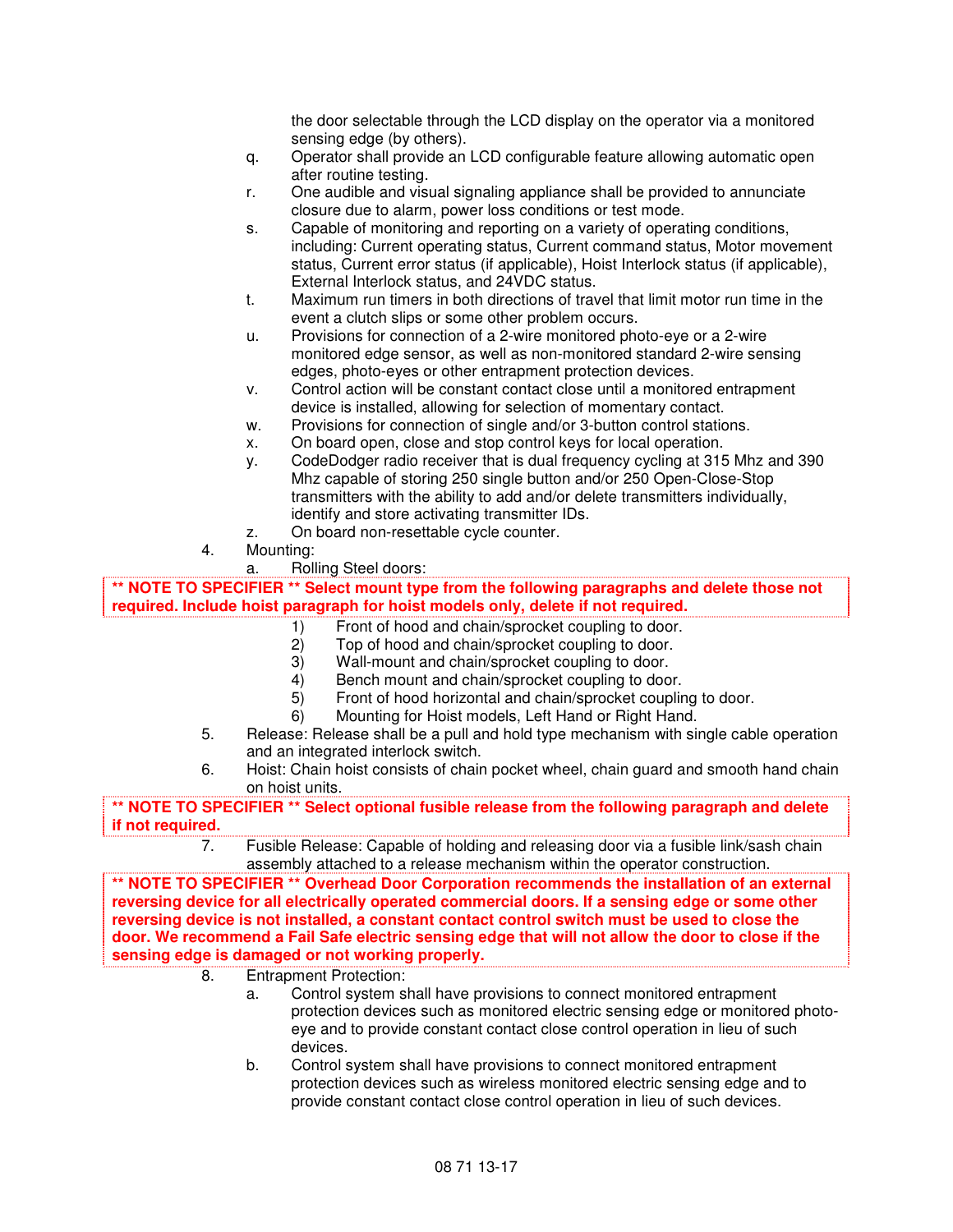- c. Control system shall have provisions to provide constant contact close control operation in lieu of such devices.
- 9. Control accessories:
	- a. Operator Controls:

**\*\* NOTE TO SPECIFIER \*\* Select one of the following operation paragraphs and delete the those not required.** 

- 1) Push-button operated control stations with open, close, and stop buttons.
- 2) Key operation with open, close, and stop controls.
- 3) Push-button and key operated control stations with open, close, and stop buttons.

**\*\* NOTE TO SPECIFIER \*\* Select one of the following location paragraphs and delete the one not required.** 

- 4) Controls for interior location.
- 5) Controls for exterior location.
- 6) Controls for both interior and exterior location.

**\*\* NOTE TO SPECIFIER \*\* Select one of the following two paragraphs and delete the one not required.** 

- 7) Controls surface mounted.
- 8) Controls flush mounted.
- b. Special Operation:

**\*\* NOTE TO SPECIFIER \*\* Select one or more of the following operation paragraphs and delete the ones not required.** 

- 1) Vehicle detector operation.<br>2) Radio control operation.
- Radio control operation.
- 3) Card reader control.
- 4) OHD monitored photo-eyes.
- 5) Commercial photo-eyes.
- 6) Timer Close Module for unattended timed door closing. Auxiliary control inputs, safety inputs, timer hold input and automatic door closing feature with selectable time delay. Safety inputs can be configured using on board keypad.
- 7) Visual and/or audible signal devices.
- 8) Auxiliary Output Module for up, down, and mid-stop limit status via several auxiliary sets of dry contacts that are microprocessor controlled. ADA compliant outputs that activate when door is moving up, down, or both directions and can be configured using the on board keypad.

2.4 OVERHEAD SECTIONAL DOOR OPERATORS

**\*\* NOTE TO SPECIFIER \*\* Model RHX Heavy Duty Operator is suitable for sectional doors with a maximum height of 24 feet and a maximum weight of 1650 pounds and with Standard, Side Mount, Dual Trolley with Hoist: Side Mount, Center Mount chain couple or direct couple mounting configurations. Edit as required to suit project requirements.** 

A. Heavy Duty Sectional Door Operator: Model RHX True Gear Head Type Door Operator: 1. Application:

#### **\*\* NOTE TO SPECIFIER \*\* Select one of the following operation paragraphs and delete the ones not required.**

- a. Standard Lift Sectional Door.
- b. Lift Clearance Sectional Door.
- c. Full Vertical Sectional Door.
- 2. Electric Motor: UL listed.
	- a. Rating:

**\*\* NOTE TO SPECIFIER \*\* Consult manufacturer ' s Operator Selection Charts for door models, weights and sizes suitable for rated horsepower specified. Select ratings required and delete**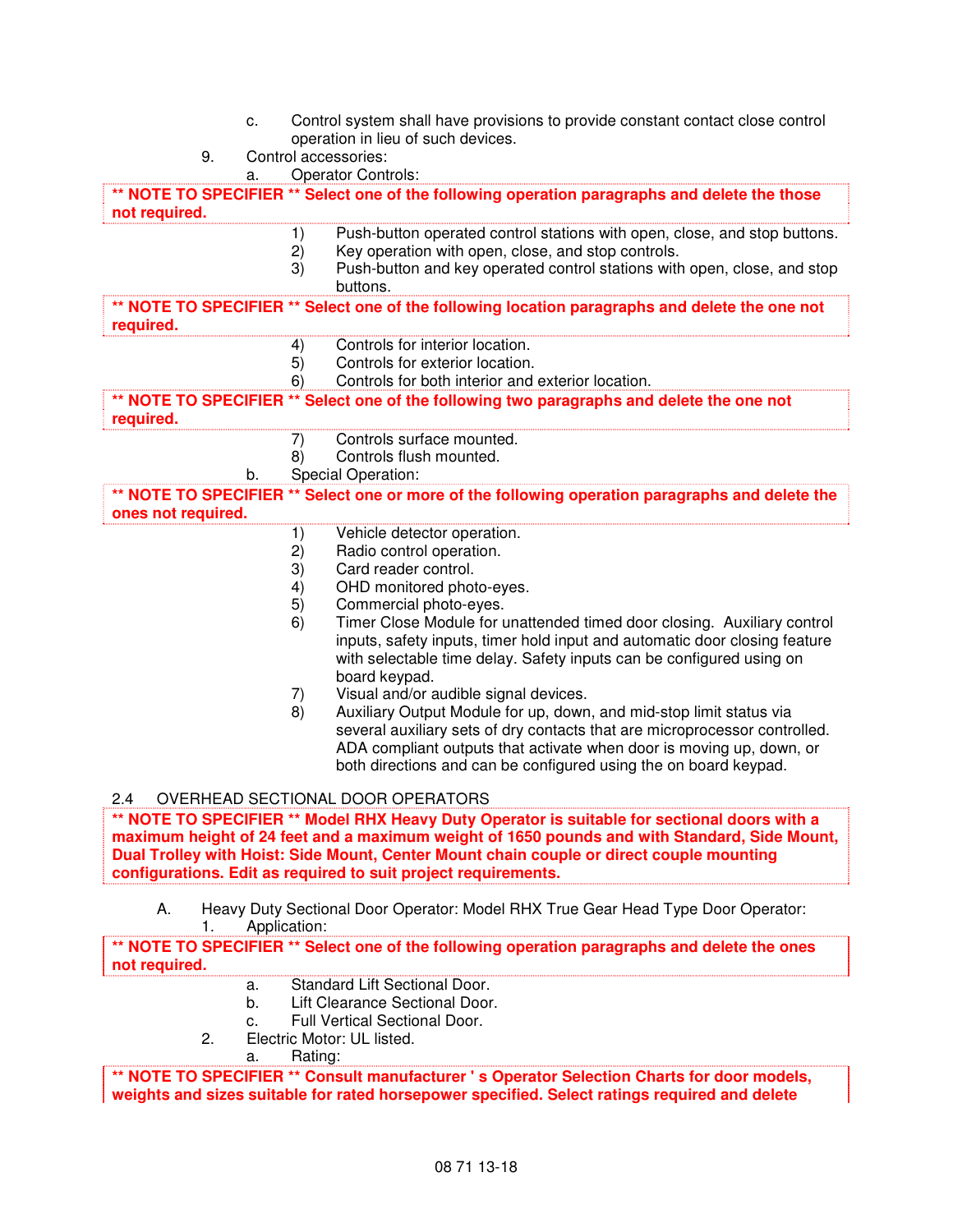| those not required.    |          |                                                                                                                             |  |
|------------------------|----------|-----------------------------------------------------------------------------------------------------------------------------|--|
|                        |          | 1/2 horsepower single phase or three phase with automatic thermal reset<br>1)                                               |  |
|                        |          | overload.                                                                                                                   |  |
|                        |          | 3/4 horsepower or 1 horsepower single phase with manual reset<br>2)<br>overload.                                            |  |
|                        |          | 3)<br>3/4 horsepower or 1 horsepower three phase with automatic thermal<br>reset overload.                                  |  |
|                        |          | 3 horsepower three phase with automatic thermal reset overload.<br>4)                                                       |  |
|                        | b.       | Motor frame comply with:                                                                                                    |  |
|                        |          | ** NOTE TO SPECIFIER ** Select one of the following operation paragraphs for the motor                                      |  |
|                        |          | horsepower specified and delete the ones not required.                                                                      |  |
|                        |          | NEMA 48 for 1/2 hp single phase.<br>1)                                                                                      |  |
|                        |          | NEMA 56 for 1/2 hp three phase.<br>2)                                                                                       |  |
|                        |          | 3)<br>NEMA 56 3/4 and 1 hp all phases.                                                                                      |  |
|                        |          | NEMA 56 for 3 hp three phase.<br>4)                                                                                         |  |
|                        | c.       | Construction:                                                                                                               |  |
|                        |          | ** NOTE TO SPECIFIER ** Select construction required from the following paragraphs and delete                               |  |
| the ones not required. |          |                                                                                                                             |  |
|                        |          | Open drip-proof construction.<br>1)                                                                                         |  |
|                        |          | Totally Enclosed Non Ventilated - TENV construction.<br>2)                                                                  |  |
|                        |          | 3)<br>Totally Enclosed Fan Cooled - TEFC construction.                                                                      |  |
|                        |          | Washdown - NEMA 4 / NEMA 4X construction.<br>4)                                                                             |  |
|                        | d.       | Reduction: Primary reduction is worm gear in oil bath. Secondary reduction is                                               |  |
|                        |          | by chain and sprocket on trolley model only.<br>Duty cycle: Accommodate heavy usage, up to 60 cycles per hour under a large |  |
|                        | е.       | constant load.                                                                                                              |  |
|                        |          | Brake: DC Disc type with selectable Progressive Braking for smooth<br>1)                                                    |  |
|                        |          | stopping.                                                                                                                   |  |
|                        |          | Clutch: Adjustable torque-limiter type. Standard on trolley models<br>2)                                                    |  |
|                        |          | (optional on hoist models).                                                                                                 |  |
|                        |          | Limit System: Limit Lock limit system, magnetic type providing absolute<br>3)                                               |  |
|                        |          | positioning with push to set and remote setting capabilities. Limit System                                                  |  |
|                        |          | shall remain synchronized with the door during manual operation and                                                         |  |
|                        |          | supply power interruptions.                                                                                                 |  |
| 3.                     |          | Control System: Microprocessor based with relay motor controls on a single board.                                           |  |
|                        |          | System incorporates a 16 character Liquid Crystal Display (LCD) to display the                                              |  |
|                        |          | system status. System shall include the following:                                                                          |  |
|                        | а.       | Capable of monitoring and reporting on a variety of operating conditions,                                                   |  |
|                        |          | including: Current operating status, Current command status, Motor movement                                                 |  |
|                        |          | status, Current error status (if applicable), Hoist Interlock status (if applicable),                                       |  |
|                        |          | External Interlock status, and 24VDC status.                                                                                |  |
|                        | b.<br>c. | A delay-on-reverse operating protocol.<br>Maximum run timers in both directions of travel that limit motor run time in the  |  |
|                        |          | event a clutch slips or some other problem occurs.                                                                          |  |
|                        | d.       | Provisions for the connection of a 2-wire monitored photo-eye or a 2-wire                                                   |  |
|                        |          | monitored edge sensor, as well as non-monitored 2-wire sensing edges, photo-                                                |  |
|                        |          | eyes or other entrapment protection devices.                                                                                |  |
|                        | е.       | Control action will be constant contact close until a monitored entrapment                                                  |  |
|                        |          | device is installed, allowing for selection of momentary contact.                                                           |  |
|                        | f.       | Provisions for connection of single and/or 3-button control stations.                                                       |  |
|                        | g.       | Provisions for connection of an external 3-wire radio controls and related                                                  |  |
|                        |          | control devices.                                                                                                            |  |
|                        | h.       | On board open, close and stop control keys for local operation.                                                             |  |
|                        | i.       | Trolley operators with an inherent secondary reversal system.                                                               |  |
|                        |          |                                                                                                                             |  |

j. CodeDodger radio receiver that is dual frequency cycling at 315 Mhz and 390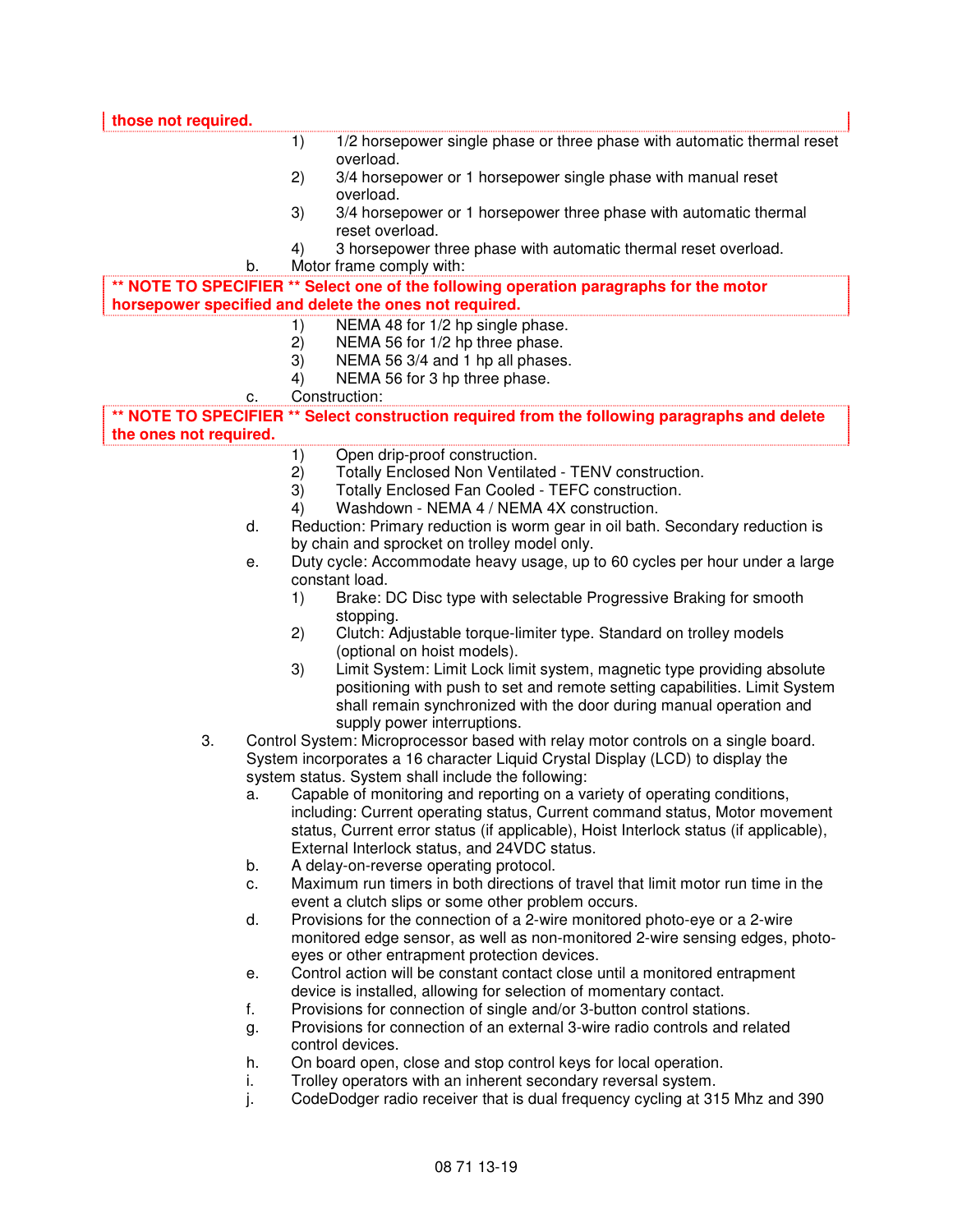Mhz capable of storing 250 single button and/or 250 Open-Close-Stop transmitters with the ability to add and/or delete transmitters individually, identify and store activating transmitter IDs.

- 4. Mounting:
	- a. Sectional Steel Doors:
		- 1) Jackshaft/Hoist that is side or center mounted with:

**\*\* NOTE TO SPECIFIER \*\* Select mount type from the following two paragraphs and delete the ones not required. Mounting for Hoist models is Left Hand or Right Hand field adjustable.** 

- a) Chain/sprocket coupling to door.<br>b) Direct shaft-to-shaft coupling to d
- b) Direct shaft-to-shaft coupling to door.
- 2) Trolley.

**\*\* NOTE TO SPECIFIER \*\* Select trolley type from the following paragraphs and delete the ones not required. Single trolley is standard.** 

- a) Single trolley.
- b) Side-mount trolley with hoist.
- c) Dual trolley.
- 5. Release:
	- a. Release shall be a pull and hold type mechanism with single cable operation and an integrated interlock switch on hoist units.
	- b. Release shall consist of a manual disconnect door arm on trolley units.
- 6. Hoist: Chain hoist consists of chain pocket wheel, chain guard and smooth hand chain on hoist units.

**\*\* NOTE TO SPECIFIER \*\* Overhead Door Corporation recommends the installation of an external reversing device for all electrically operated commercial doors. If a sensing edge or some other reversing device is not installed, a constant contact control switch must be used to close the door. We recommend a Fail Safe electric sensing edge that will not allow the door to close if the sensing edge is damaged or not working properly.** 

- 7. Entrapment Protection:
	- a. Control system shall have provisions to connect monitored entrapment protection devices such as monitored electric sensing edge, or monitored photo-eye and to provide constant contact close control operation in lieu of such devices..
- 8. Secondary Reversal:
	- a. Trolley Models Only: When the clutch is detected slipping in the close direction the operator will reverse the door to the open limit. For door/operator protection only and not intended for entrapment protection.
	- b. Control system designed to accept an optional non-monitored external reversing device.
- 9. Control accessories:
	- a. Operator Controls:

**\*\* NOTE TO SPECIFIER \*\* Select one of the following operation paragraphs and delete the one not required.** 

- 1) Push-button operated control stations with open, close, and stop buttons.
- 2) Key operation with open, close, and stop controls.
- 3) Push-button and key operated control stations with open, close, and stop buttons.

**\*\* NOTE TO SPECIFIER \*\* Select one of the following location paragraphs and delete the one not required.** 

- 4) Controls for interior location.
- 5) Controls for exterior location.
- 6) Controls for both interior and exterior location.

**\*\* NOTE TO SPECIFIER \*\* Select one of the following two paragraphs and delete the one not required.** 

7) Controls surface mounted.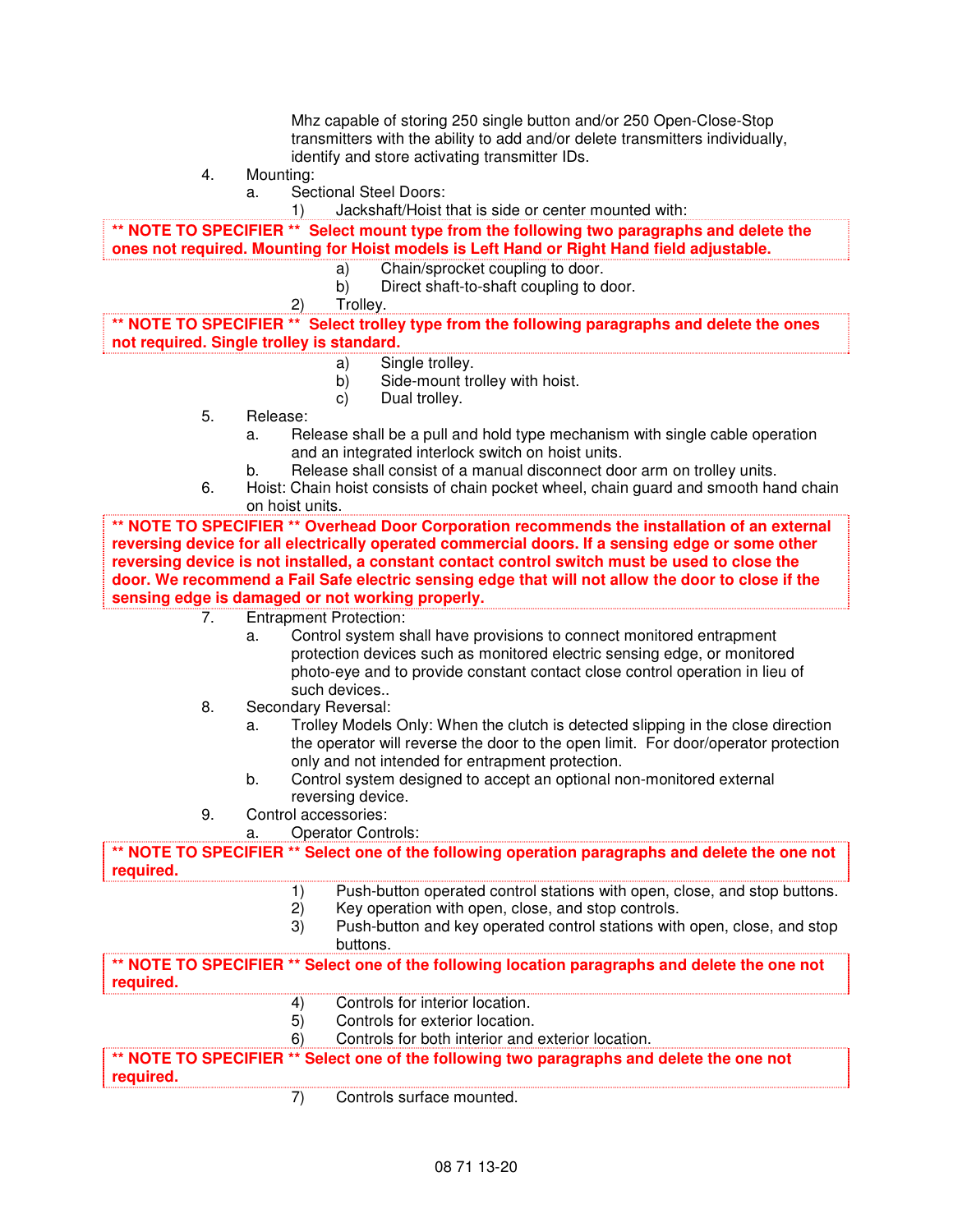| 8) | Controls flush mounted. |
|----|-------------------------|
|----|-------------------------|

|                       |    | b. | Special Operation:                                                                                                                                                                                                                                                                                                                                                   |
|-----------------------|----|----|----------------------------------------------------------------------------------------------------------------------------------------------------------------------------------------------------------------------------------------------------------------------------------------------------------------------------------------------------------------------|
|                       |    |    | ** NOTE TO SPECIFIER ** Select one or more of the following operation paragraphs and delete the                                                                                                                                                                                                                                                                      |
| ones not required.    |    |    |                                                                                                                                                                                                                                                                                                                                                                      |
|                       |    |    | Vehicle detector operation.<br>1)                                                                                                                                                                                                                                                                                                                                    |
|                       |    |    | 2)<br>Radio control operation.                                                                                                                                                                                                                                                                                                                                       |
|                       |    |    | 3)<br>Card reader control.                                                                                                                                                                                                                                                                                                                                           |
|                       |    |    | 4)<br>OHD monitored photo-eyes.                                                                                                                                                                                                                                                                                                                                      |
|                       |    |    | 5)<br>Commercial photo-eyes.                                                                                                                                                                                                                                                                                                                                         |
|                       |    |    | 6)<br>Timer Close Module for unattended timed door closing. Auxiliary control<br>inputs, safety inputs, timer hold input and automatic door closing feature<br>with selectable time delay. Safety inputs can be configured using on<br>board keypad.<br>Commercial light package.<br>7)<br>8)<br>Auxiliary Output Module for up, down, and mid-stop limit status via |
|                       |    |    | several auxiliary sets of dry contacts that are microprocessor controlled.<br>ADA compliant outputs that activate when door is moving up, down, or                                                                                                                                                                                                                   |
|                       |    |    | both directions and can be configured using the on board keypad.<br>** NOTE TO SPECIFIER ** Model RHX Hazardous Location NEMA 7/9 Heavy Duty Operator is                                                                                                                                                                                                             |
|                       |    |    | suitable for sectional doors with a maximum height of 24 feet and a maximum weight of 1650<br>pounds and with Standard, Side Mount, Dual Trolley with Hoist: Side Mount, Center Mount chain<br>couple or direct couple mounting configurations. Edit as required to suit project requirements.                                                                       |
|                       |    |    |                                                                                                                                                                                                                                                                                                                                                                      |
| Β.                    | 1. |    | Hazardous Location NEMA 7/9 Heavy Duty Sectional Door Operator: Model RHX True Gear<br>Head Type Door Operator:<br>Application:                                                                                                                                                                                                                                      |
|                       |    |    | ** NOTE TO SPECIFIER ** Select one of the following operation paragraphs and delete the ones                                                                                                                                                                                                                                                                         |
| not required.         |    |    |                                                                                                                                                                                                                                                                                                                                                                      |
|                       |    | a. | Standard Lift Sectional Door.                                                                                                                                                                                                                                                                                                                                        |
|                       |    | b. | Lift Clearance Sectional Door.                                                                                                                                                                                                                                                                                                                                       |
|                       |    | c. | Full Vertical Sectional Door.                                                                                                                                                                                                                                                                                                                                        |
|                       | 2. |    | Electric Motor: UL listed.                                                                                                                                                                                                                                                                                                                                           |
|                       |    | a. | Rating:                                                                                                                                                                                                                                                                                                                                                              |
|                       |    |    | ** NOTE TO SPECIFIER ** Consult manufacturer's Operator Selection Charts for door models,<br>weights and sizes suitable for rated horsepower specified. Select ratings required and delete                                                                                                                                                                           |
| those not required.   |    |    |                                                                                                                                                                                                                                                                                                                                                                      |
|                       |    |    | 1)<br>1/2 horsepower single phase with automatic thermal reset overload with<br>ability to configure for voltages of 115/208/230V.                                                                                                                                                                                                                                   |
|                       |    |    | 1 horsepower three phase with automatic thermal reset overload with<br>2)                                                                                                                                                                                                                                                                                            |
|                       |    |    | ability to configure for voltages of 208/230/460V.                                                                                                                                                                                                                                                                                                                   |
|                       |    |    | 3 horsepower three phase with automatic thermal reset overload with<br>3)                                                                                                                                                                                                                                                                                            |
|                       |    | b. | ability to configure for voltages of 208/230/460V.<br>Motor frame comply with:                                                                                                                                                                                                                                                                                       |
|                       |    |    | ** NOTE TO SPECIFIER ** Select one of the following operation paragraphs for the motor                                                                                                                                                                                                                                                                               |
|                       |    |    | horsepower specified and delete the ones not required.                                                                                                                                                                                                                                                                                                               |
|                       |    |    | NEMA 56C for 1/2 hp single phase.<br>1)                                                                                                                                                                                                                                                                                                                              |
|                       |    |    | NEMA 56C for 1 hp three phase.<br>2)                                                                                                                                                                                                                                                                                                                                 |
|                       |    |    | NEMA 182C for 3 hp three phase.<br>3)                                                                                                                                                                                                                                                                                                                                |
|                       |    | c. | Construction:                                                                                                                                                                                                                                                                                                                                                        |
| the one not required. |    |    | ** NOTE TO SPECIFIER ** Select construction required from the following paragraphs and delete                                                                                                                                                                                                                                                                        |
|                       |    |    | Hazardous location NEMA 7 construction.<br>1)                                                                                                                                                                                                                                                                                                                        |
|                       |    |    | Hazardous location NEMA 9 construction.<br>2)                                                                                                                                                                                                                                                                                                                        |
|                       |    | d. | The operator shall be suited for:                                                                                                                                                                                                                                                                                                                                    |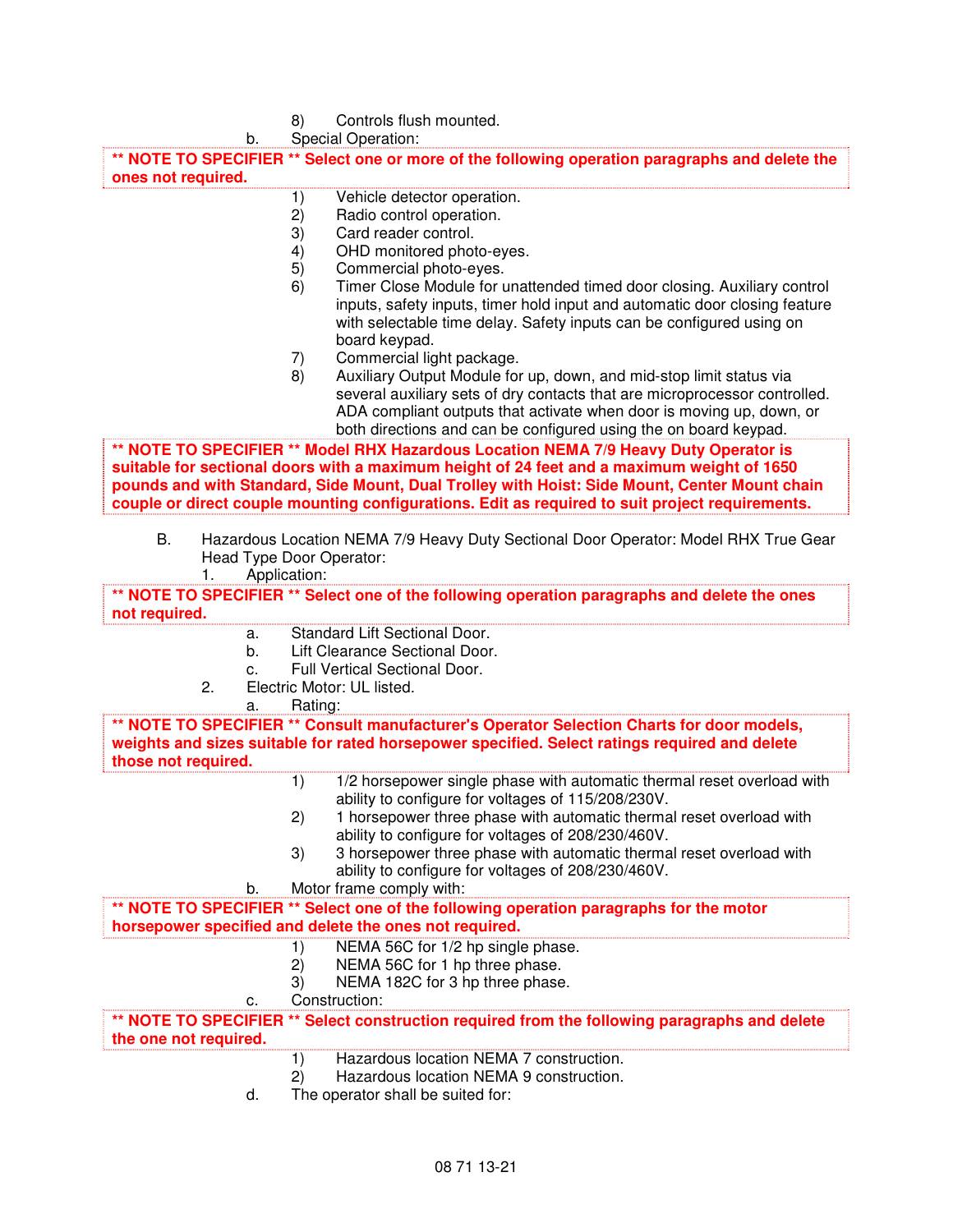| the ones not required.                    |           | ** NOTE TO SPECIFIER ** Select environment required from the following paragraphs and delete                                                                                |
|-------------------------------------------|-----------|-----------------------------------------------------------------------------------------------------------------------------------------------------------------------------|
|                                           |           | NEMA Type 7 construction for indoor use in hazardous (classified)<br>1)<br>locations classified as Class I, Division 1, Groups A, B, C, or D, T2C as<br>defined in NFPA 70. |
|                                           |           | NEMA Type 9 construction for indoor use in hazardous (classified)<br>2)<br>locations classified as Class II, Division 1, Groups E, F, or G T2C as<br>defined in NFPA 70.    |
|                                           | е.        | Reduction: Primary reduction is worm gear in oil bath.                                                                                                                      |
|                                           | f.        | Duty cycle: Accommodate heavy usage, up to 60 cycles per hour under a large                                                                                                 |
|                                           |           | constant load.                                                                                                                                                              |
|                                           |           | Brake: Motor and electrical system will provide dynamic braking.<br>1)                                                                                                      |
|                                           |           |                                                                                                                                                                             |
|                                           |           | ** NOTE TO SPECIFIER ** The following paragraph is optional. Delete if not required.                                                                                        |
|                                           |           | Clutch: Optional adjustable torque-limiter type. Not available on 3<br>2)                                                                                                   |
|                                           |           | horsepower models.                                                                                                                                                          |
|                                           |           | 3)<br>Limit System: Limit system shall be rotary type with vernier adjustment,                                                                                              |
|                                           |           | synchronized with door during release operation. Limit system shall                                                                                                         |
|                                           |           | incorporate intrinsically safe wiring.                                                                                                                                      |
| 3.                                        |           | Control System: Microprocessor based with on-board configuration and diagnostic                                                                                             |
|                                           |           | LEDs. This system shall be capable of monitoring and reporting on a variety of                                                                                              |
|                                           |           |                                                                                                                                                                             |
|                                           |           | operating conditions, including: Current operating status, Current maximum run time                                                                                         |
|                                           |           | status, Motor running status, Current error status (if applicable), Timer to close status                                                                                   |
|                                           |           | (if applicable), Open limit status, Close limit status, and Cycle count. System shall                                                                                       |
|                                           |           | include the following:                                                                                                                                                      |
|                                           | а.        | A delay-on-reverse operating protocol.                                                                                                                                      |
|                                           | b.        | The system shall include maximum run timers in both directions of travel that<br>limit motor run time in the event a clutch slips or some other problem occurs.             |
|                                           | С.        | It shall include provisions for the connection of a 2-wire T2 monitored edge<br>sensor for entrapment protection.                                                           |
|                                           | d.        | Control action will be constant contact close until a monitored entrapment                                                                                                  |
|                                           |           | device is installed, allowing for selection of momentary contact.                                                                                                           |
|                                           |           | The system shall include provisions for connection of single or 3-button control                                                                                            |
|                                           | е.        |                                                                                                                                                                             |
|                                           |           | stations.                                                                                                                                                                   |
|                                           | f.        | The control system shall include on board open, close and stop control keys for<br>local operation.                                                                         |
|                                           | g.        | The system shall include provisions for automatic door closure upon reaching                                                                                                |
|                                           |           | the open limit and completion of adjustable time delay.                                                                                                                     |
| 4.                                        | Mounting: |                                                                                                                                                                             |
|                                           | a.        | <b>Sectional Steel Doors:</b>                                                                                                                                               |
|                                           |           | Jackshaft/Hoist that is side or center mounted with:<br>1)                                                                                                                  |
|                                           |           | ** NOTE TO SPECIFIER ** Select mount type from the following two paragraphs and delete the                                                                                  |
|                                           |           | ones not required. Mounting for Hoist models is Left Hand or Right Hand field adjustable.                                                                                   |
|                                           |           | Chain/sprocket coupling to door.<br>a)                                                                                                                                      |
|                                           |           | Direct shaft-to-shaft coupling to door.<br>b)                                                                                                                               |
|                                           | b.        | Trolley.                                                                                                                                                                    |
|                                           |           | ** NOTE TO SPECIFIER ** Select trolley type from the following paragraphs and delete the ones                                                                               |
| not required. Single trolley is standard. |           |                                                                                                                                                                             |
|                                           |           | Single trolley.<br>1)                                                                                                                                                       |
|                                           |           | Side-mount trolley with hoist.<br>2)                                                                                                                                        |
|                                           |           | 3)<br>Dual trolley.                                                                                                                                                         |
| 5.                                        | Release:  |                                                                                                                                                                             |
|                                           | a.        | Release shall be a pull and hold type mechanism with single cable operation                                                                                                 |
|                                           |           |                                                                                                                                                                             |
|                                           |           | and an integrated interlock switch on hoist units.                                                                                                                          |
|                                           | b.        | Release shall consist of a manual disconnect door arm on trolley units.                                                                                                     |
|                                           | c.        | Hoist: Chain hoist consists of chain pocket wheel, chain guard and smooth                                                                                                   |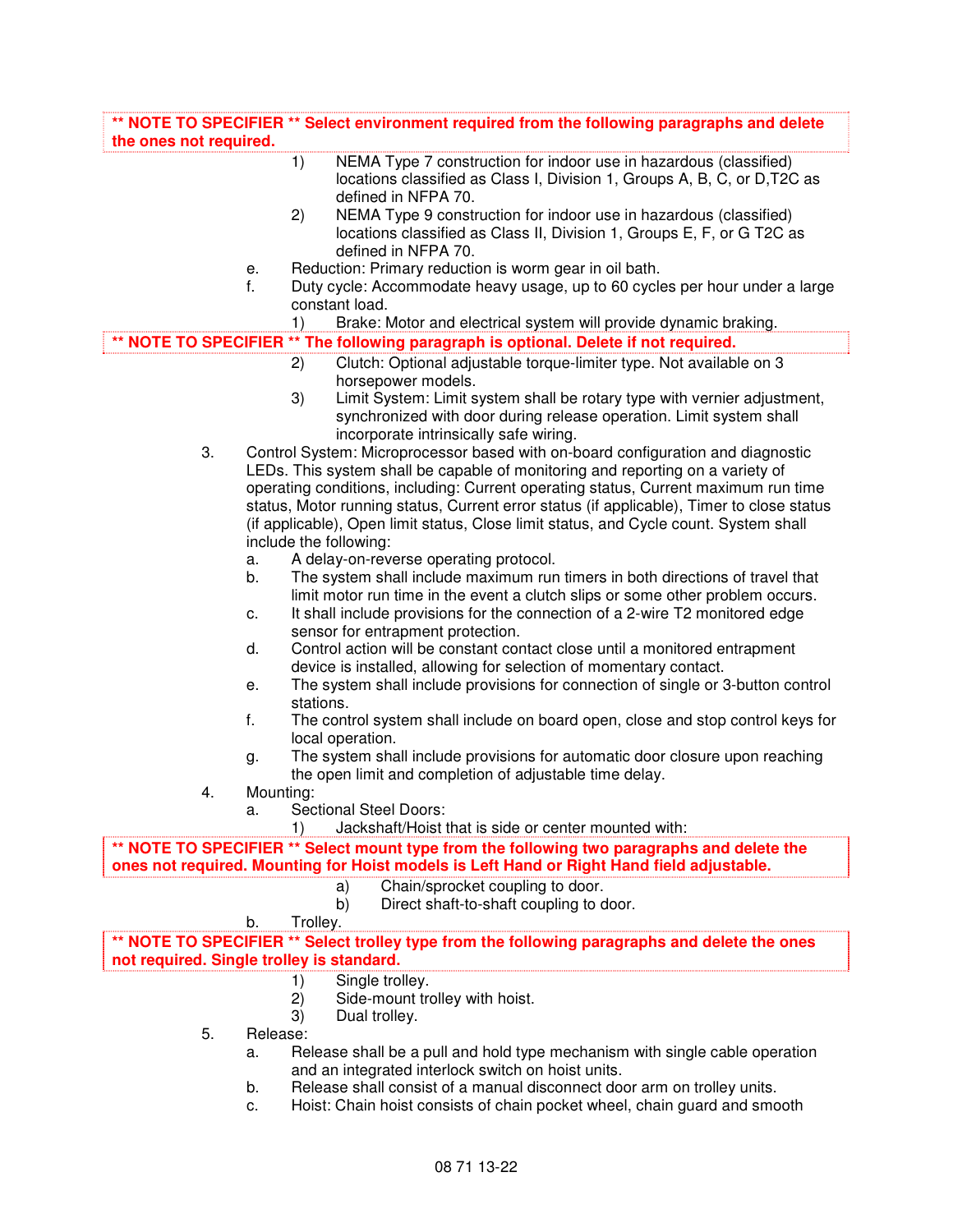hand chain on hoist units.

|                                            |                                  | ** NOTE TO SPECIFIER ** Overhead Door Corporation recommends the installation of an external<br>reversing device for all electrically operated commercial doors. If a sensing edge or some other<br>reversing device is not installed, a constant contact control switch must be used to close the<br>door. We recommend a Fail Safe electric sensing edge that will not allow the door to close if the<br>sensing edge is damaged or not working properly. |
|--------------------------------------------|----------------------------------|-------------------------------------------------------------------------------------------------------------------------------------------------------------------------------------------------------------------------------------------------------------------------------------------------------------------------------------------------------------------------------------------------------------------------------------------------------------|
| 6.                                         |                                  | <b>Entrapment Protection:</b>                                                                                                                                                                                                                                                                                                                                                                                                                               |
| 7.                                         | a.<br>Control accessories:<br>a. | UL 325 momentary contact control system shall have provisions to connect<br>intrinsically safe monitored entrapment protection electric sensing edge, and to<br>provide constant contact close control operation in lieu of such device.<br><b>Operator Controls:</b>                                                                                                                                                                                       |
|                                            |                                  |                                                                                                                                                                                                                                                                                                                                                                                                                                                             |
|                                            |                                  | ** NOTE TO SPECIFIER ** Select one of the following operation paragraphs and delete the ones                                                                                                                                                                                                                                                                                                                                                                |
| not required.                              |                                  |                                                                                                                                                                                                                                                                                                                                                                                                                                                             |
|                                            | 1)                               | Push-button operated control stations with open, close, and stop buttons.                                                                                                                                                                                                                                                                                                                                                                                   |
|                                            | 2)<br>3)                         | Key operation with open, close, and stop controls.<br>Push-button and key operated control stations with open, close, and stop<br>buttons.                                                                                                                                                                                                                                                                                                                  |
|                                            |                                  |                                                                                                                                                                                                                                                                                                                                                                                                                                                             |
| required.                                  |                                  | ** NOTE TO SPECIFIER ** Select one of the following location paragraphs and delete the ones not                                                                                                                                                                                                                                                                                                                                                             |
|                                            | 4)                               | Controls for interior location.                                                                                                                                                                                                                                                                                                                                                                                                                             |
|                                            | 5)                               | Controls for exterior location.                                                                                                                                                                                                                                                                                                                                                                                                                             |
|                                            | 6)                               | Controls for both interior and exterior location.                                                                                                                                                                                                                                                                                                                                                                                                           |
| required.                                  |                                  | ** NOTE TO SPECIFIER ** Select one of the following two paragraphs and delete the one not                                                                                                                                                                                                                                                                                                                                                                   |
|                                            | 7)                               | Controls surface mounted.                                                                                                                                                                                                                                                                                                                                                                                                                                   |
|                                            | 8)                               | Controls flush mounted.                                                                                                                                                                                                                                                                                                                                                                                                                                     |
| C.<br>1.                                   | Application:                     | Commercial Sectional Door Operator: Model RSX Commercial Door Operator:                                                                                                                                                                                                                                                                                                                                                                                     |
|                                            |                                  | ** NOTE TO SPECIFIER ** Select one or more of the following paragraphs, edit to include model(s)                                                                                                                                                                                                                                                                                                                                                            |
| required and delete the ones not required. |                                  |                                                                                                                                                                                                                                                                                                                                                                                                                                                             |
|                                            | a.                               | Standard Lift Sectional Door.                                                                                                                                                                                                                                                                                                                                                                                                                               |
|                                            | b <sub>1</sub>                   | Lift Clearance Sectional Door.                                                                                                                                                                                                                                                                                                                                                                                                                              |
|                                            | $C_{-}$                          | Full Vertical Sectional Door.                                                                                                                                                                                                                                                                                                                                                                                                                               |
| 2.                                         | Rating:<br>a.                    | Electric Motor: UL listed.                                                                                                                                                                                                                                                                                                                                                                                                                                  |
| those not required.                        |                                  | ** NOTE TO SPECIFIER ** Consult manufacturer 's Operator Selection Charts for door models,<br>wei ghts and sizes suitable for rated horsepower specified. Select ratings required and delete                                                                                                                                                                                                                                                                |
|                                            | 1)                               | 1/2 horsepower single phase or three.                                                                                                                                                                                                                                                                                                                                                                                                                       |
|                                            | 2)                               | 3/4 single phase or three phase.                                                                                                                                                                                                                                                                                                                                                                                                                            |
|                                            | 3)<br>b.                         | 1 horsepower single phase or three phase.<br>Motor frame comply with:                                                                                                                                                                                                                                                                                                                                                                                       |
|                                            |                                  | ** NOTE TO SPECIFIER ** Select one of the following operation paragraphs for the motor                                                                                                                                                                                                                                                                                                                                                                      |
|                                            |                                  | horsepower specified and delete the ones not required.                                                                                                                                                                                                                                                                                                                                                                                                      |
|                                            | 1)                               | NEMA 48 for 1/2 hp single phase.                                                                                                                                                                                                                                                                                                                                                                                                                            |
|                                            | 2)                               | NEMA 56 for 1/2 hp three phase.                                                                                                                                                                                                                                                                                                                                                                                                                             |
|                                            | 3)                               | NEMA 56 3/4 and 1 hp all phases.                                                                                                                                                                                                                                                                                                                                                                                                                            |
|                                            | c.                               | Construction:                                                                                                                                                                                                                                                                                                                                                                                                                                               |
| the ones not required.                     |                                  | ** NOTE TO SPECIFIER ** Select construction required from the following paragraphs and delete                                                                                                                                                                                                                                                                                                                                                               |
|                                            | 1)                               | Open drip-proof construction.                                                                                                                                                                                                                                                                                                                                                                                                                               |
|                                            | 2)                               | Totally Enclosed Non Ventilated - TENV construction.                                                                                                                                                                                                                                                                                                                                                                                                        |
|                                            |                                  |                                                                                                                                                                                                                                                                                                                                                                                                                                                             |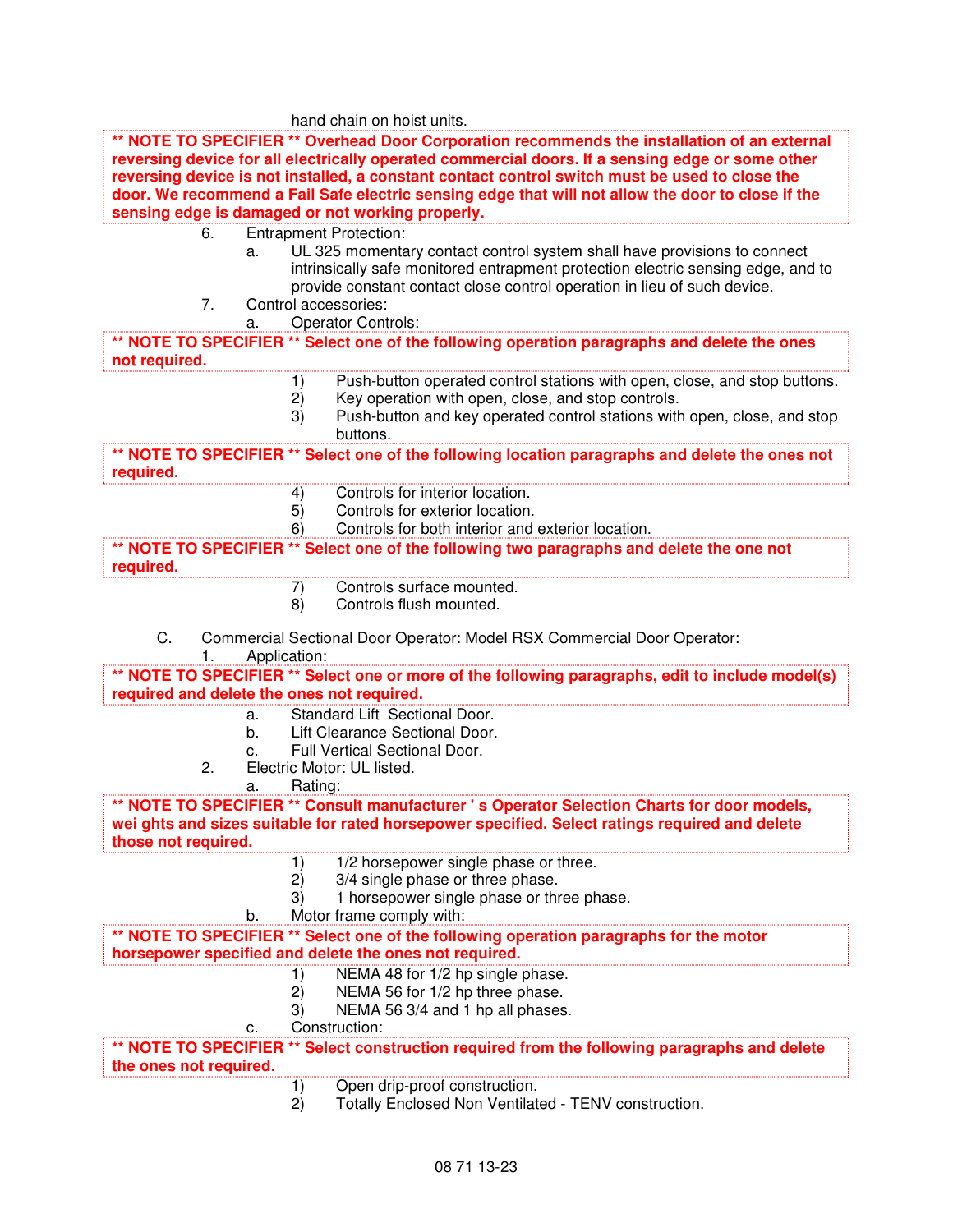- 3) Totally Enclosed Fan Cooled TEFC construction.
- 4) Washdown NEMA 4 / NEMA 4X construction.
- d. Reduction: Primary reduction is Super Belt, an auto tension poly-V flex belt that does not require adjustment. Secondary reduction is by chain and sprocket.
- e. Duty cycle: Accommodate standard usage, up to 60 cycles per hour during peak usage periods.
	- 1) Brake: DC Disc type with selectable Progressive Braking for smooth stopping.
	- 2) Clutch: Adjustable friction disc type.<br>3) Limit System: Limit Lock limit system
	- Limit System: Limit Lock limit system, magnetic type providing absolute positioning with push to set and remote setting capabilities. Limit System shall remain synchronized with the door during manual operation and supply power interruptions.
- 3. Control System: Microprocessor based with relay motor controls on a single board. System incorporates a 16 character Liquid Crystal Display (LCD) to display the system status. System shall include the following:
	- a. Capable of monitoring and reporting on a variety of operating conditions, including: Current operating status, Current command status, Motor movement status, Current error status (if applicable), Hoist Interlock status (if applicable), External Interlock status, and 24VDC status.
	- b. A delay-on-reverse operating protocol.
	- c. Maximum run timers in both directions of travel that limit motor run time in the event a clutch slips or some other problem occurs.
	- d. Provisions for the connection of a 2-wire monitored photo-eye or a 2-wire monitored edge sensor, as well as non-monitored 2-wire sensing edges, photoeyes or other entrapment protection devices.
	- e. Control action will be constant contact close until a monitored entrapment device is installed, allowing for selection of momentary contact.
	- f. Provisions for connection of single and/or 3-button control stations.
	- g. Provisions for connection of an external 3-wire radio controls and related control devices.
	- h. On board open, close and stop control keys for local operation.
	- i. Trolley operators with an inherent secondary reversal system.
	- j. CodeDodger radio receiver that is dual frequency cycling at 315 Mhz and 390 Mhz capable of storing 250 single button and/or 250 Open-Close-Stop transmitters with the ability to add and/or delete transmitters individually, identify and store activating transmitter IDs.
- 4. Mounting:
	- a. Sectional Steel Doors:
		- 1) Jackshaft/Hoist that is side or center mounted with:

**\*\* NOTE TO SPECIFIER \*\* Select mount type from the following two paragraphs and delete the ones not required. Mounting for Hoist models is Left Hand or Right Hand field adjustable.** 

- a) Chain/sprocket coupling to door.
- b) Direct shaft-to-shaft coupling to door.
- 2) Trolley.

**\*\* NOTE TO SPECIFIER \*\* Select trolley type from the following paragraphs and delete the ones not required. Single trolley is standard.** 

- a) Single trolley.
- b) Side-mount trolley with hoist.
- c) Dual trolley.
- 5. Release:
	- a. Release shall be a pull and hold type mechanism with single cable operation and an integrated interlock switch on hoist units.
- b. Release shall consist of a manual disconnect door arm on trolley units.

**\*\* NOTE TO SPECIFIER \*\* Hoist is optional delete if not required.**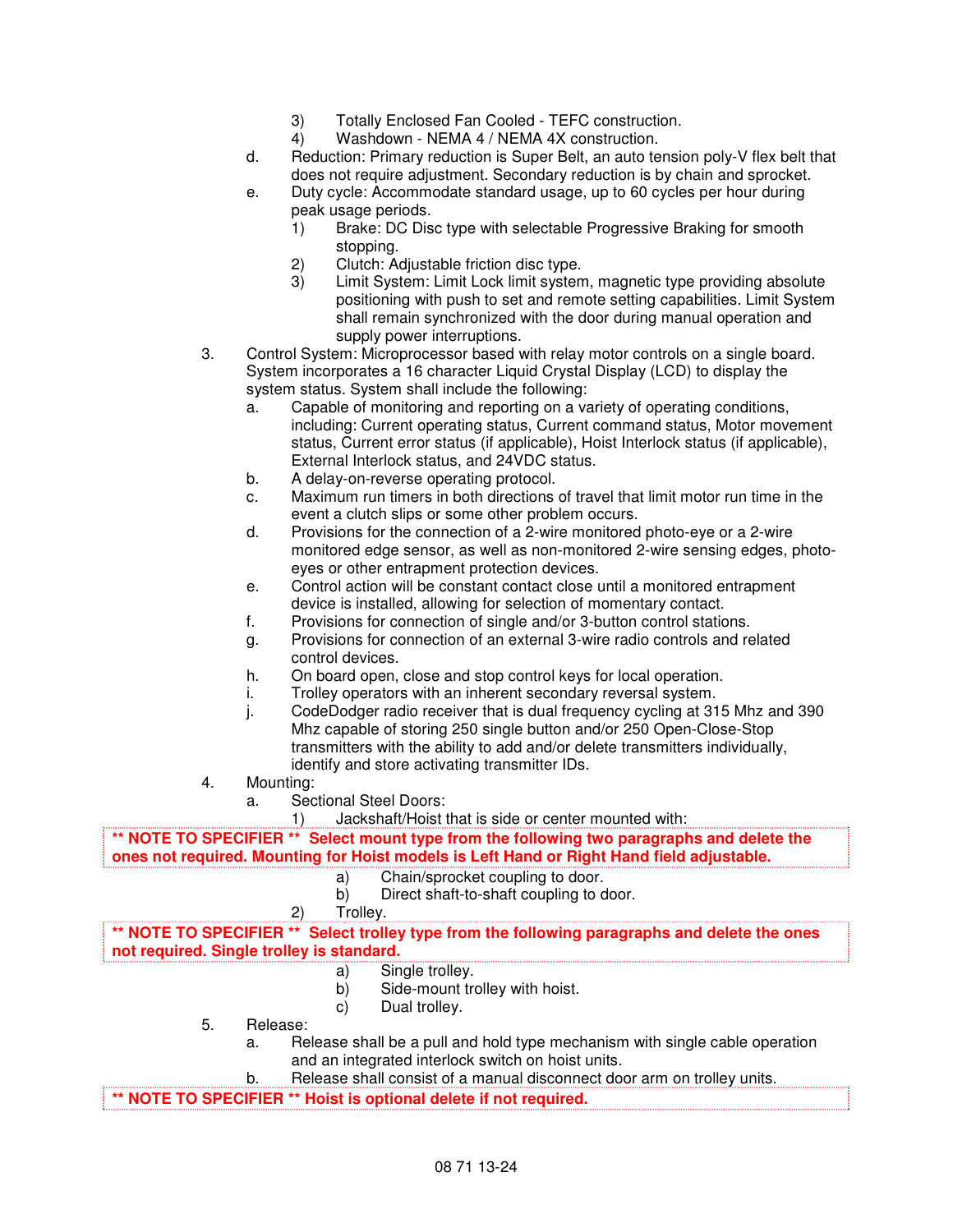6. Hoist: Chain hoist consists of chain pocket wheel, chain guard and smooth hand chain on hoist units.

**\*\* NOTE TO SPECIFIER \*\* Overhead Door Corporation recommends the installation of an external reversing device for all electrically operated commercial doors. If a sensing edge or some other reversing device is not installed, a constant contact control switch must be used to close the door. We recommend a Fail Safe electric sensing edge that will not allow the door to close if the sensing edge is damaged or not working properly.**  7. Entrapment Protection: a. Control system shall have provisions to connect monitored entrapment protection devices such as monitored electric sensing edge, or monitored photo-eye and to provide constant contact close control operation in lieu of

- such devices. 8. Secondary Reversal:
	- a. Trolley version only. When the clutch is detected slipping in the close direction the operator will reverse the door to the open limit. For door/operator protection only not intended for entrapment
	- b. Control system designed to accept an optional non-monitored external reversing device.
- 9. Control accessories:
	- a. Operator Controls:

**\*\* NOTE TO SPECIFIER \*\* Select one of the following operation paragraphs and delete the one not required.** 

- 1) Push-button operated control stations with open, close, and stop buttons.<br>2) Key operation with open, close, and stop controls.
- Key operation with open, close, and stop controls.
- 3) Push-button and key operated control stations with open, close, and stop buttons.

**\*\* NOTE TO SPECIFIER \*\* Select one of the following location paragraphs and delete the one not required.** 

- 4) Controls for interior location.
- 5) Controls for exterior location.
- 6) Controls for both interior and exterior location.

**\*\* NOTE TO SPECIFIER \*\* Select one of the following two paragraphs and delete the one not required.** 

- 7) Controls surface mounted.
- 8) Controls flush mounted.
- b. Special Operation:

**\*\* NOTE TO SPECIFIER \*\* Select one or more of the following operation paragraphs and delete the ones not required.** 

- 1) Vehicle detector operation.
- 2) Radio control operation.
- 3) Card reader control.
- 4) OHD monitored photo-eyes.
- 5) Commercial photo-eyes.
- 6) Timer Close Module for unattended timed door closing. Auxiliary control inputs, safety inputs, timer hold input and automatic door closing feature with selectable time delay. Safety inputs can be configured using on board keypad.
- 7) Commercial light package.
- 8) Auxiliary Output Module for up, down, and mid-stop limit status via several auxiliary sets of dry contacts that are microprocessor controlled. ADA compliant outputs that activate when door is moving up, down, or both directions and can be configured using the on board keypad.
- D. Commercial Sectional Door Operator: Model RMX Door Medium Duty Operator:
	- 1. Application: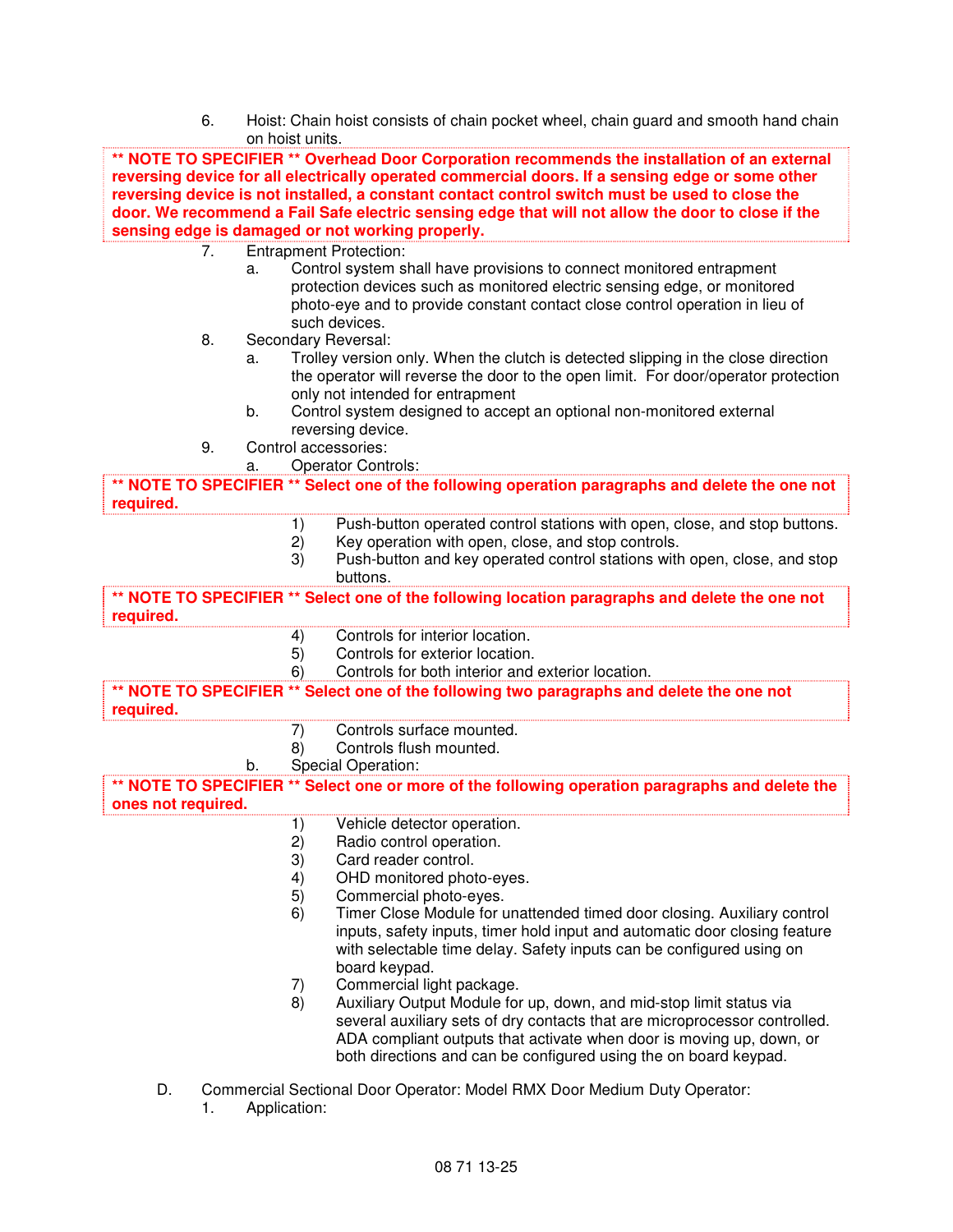# **\*\* NOTE TO SPECIFIER \*\* Select one or more of the following operation paragraphs and delete the ones not required.**

- a. Standard Lift Sectional Door.<br>b. Lift Clearance Sectional Door.
- Lift Clearance Sectional Door.
- c. Full Vertical Sectional Door.
- 2. Electric Motor: UL listed.
	- a. Rating:
		- 1) 1/2 horsepower single phase with automatic thermal reset overload.
	- b. Motor frame comply with:
		- 1) NEMA 42 for 1/2 hp single phase.
	- c. Construction:
		- 1) Open drip-proof construction.
	- d. Reduction: Primary reduction is SuperBelt poly-V flex auto tension belt. Secondary reduction is by chain and sprocket.
	- e. Duty cycle: Accommodate medium usage, up to 15 cycles per hour.
		- 1) Brake: Solenoid actuated band type. Optional on trolley models, standard on jackshaft and hoist models.
		- 2) Limit System: Adjustable linear type synchronized with the door during release operation. Limit activation by opto sensors
- 3. Control System: Microprocessor based with relay motor controls on a single board. System incorporates a Liquid Crystal Display (LCD) to display the system status. System shall include the following:
	- a. A delay-on-reverse operating protocol.
	- b. Maximum run timers in both directions of travel that limit motor run time in the event a clutch slips or some other problem occurs.
	- c. Provisions for the connection of a 2-wire monitored photo-eye or a 2-wire monitored edge sensor, as well as non-monitored 2-wire sensing edges, photoeyes or other entrapment protection devices.
	- d. Control action will be constant contact close until a monitored entrapment device is installed, allowing for selection of momentary contact.
	- e. Provisions for connection of single and/or 3-button control stations.
	- f. Provisions for connection of an external 3-wire radio controls and related control devices.
	- g. On board open, close and stop control keys for local operation.
	- h. Trolley operators with an inherent secondary reversal system.
- 4. Mounting:
	- a. Sectional Steel Doors:
		- 1) Jackshaft/Hoist that is side mounted with:

**\*\* NOTE TO SPECIFIER \*\* Select mount type from the following two paragraphs and delete the ones not required. Mounting for Hoist models is Left Hand or Right Hand field adjustable.** 

- a) Chain/sprocket coupling to door.
- b) Direct shaft-to-shaft coupling to door.
- 2) Trolley.
	- a) Single trolley.
- 5. Release:

**\*\* NOTE TO SPECIFIER \*\* Select release from the following two paragraphs and delete the one not required.** 

- a. Release shall be a pull and hold type mechanism with single cable operation and an integrated interlock switch on hoist units.
- b. Release shall consist of a manual disconnect door arm on trolley units.

**\*\* NOTE TO SPECIFIER \*\* Select optional hoist for side mount model from the following paragraph. Delete if not required.** 

6. Hoist: Chain hoist with chain pocket wheel, chain guard and smooth hand chain.

**\*\* NOTE TO SPECIFIER \*\* Overhead Door Corporation recommends the installation of an external reversing device for all electrically operated commercial doors. If a sensing edge or some other**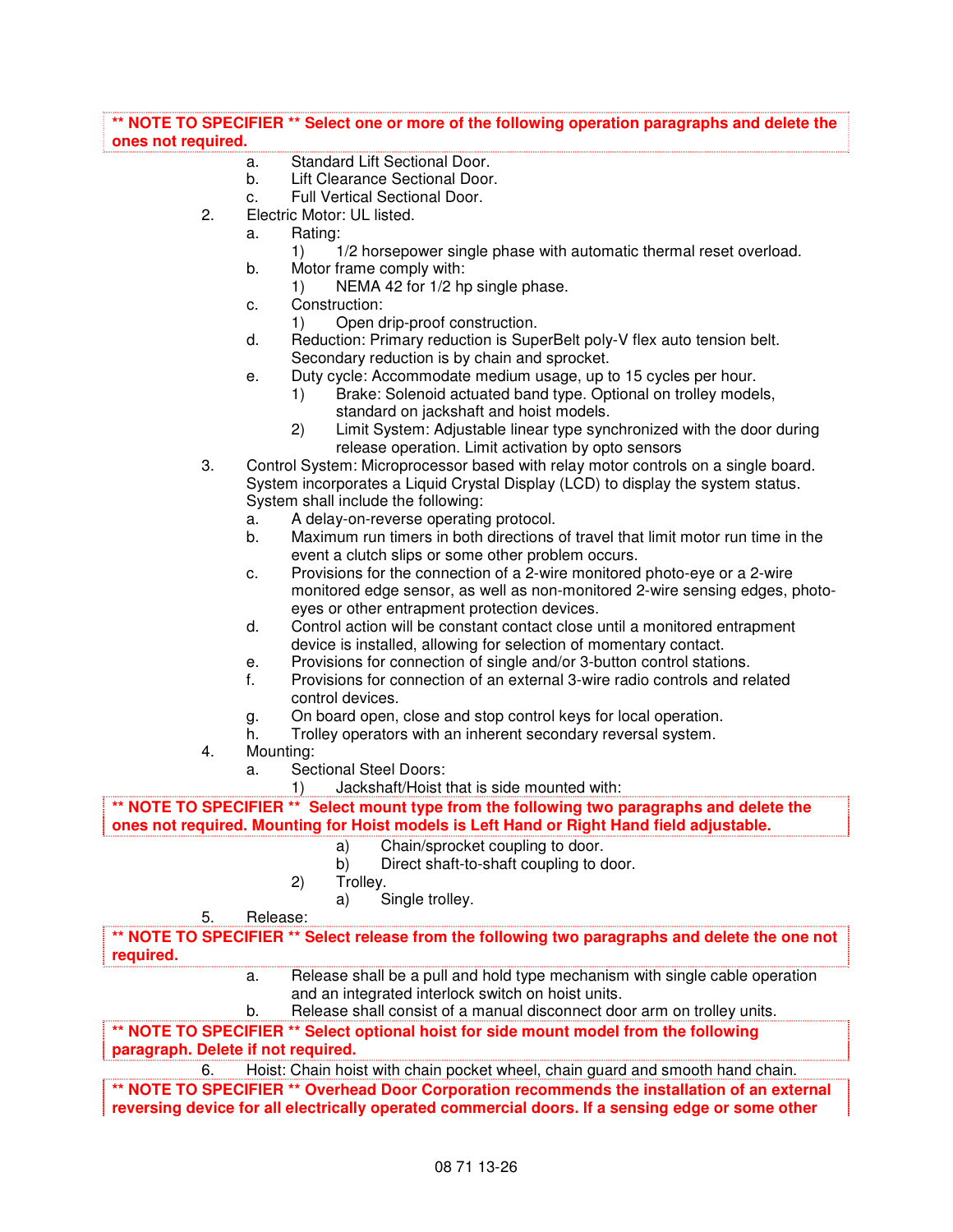**reversing device is not installed, a constant contact control switch must be used to close the door. We recommend a Fail Safe electric sensing edge that will not allow the door to close if the sensing edge is damaged or not working properly.** 

- 7. Entrapment Protection:
	- a. Control system shall have provisions to connect monitored entrapment protection devices such as monitored electric sensing edge, pneumatic sensing edge or monitored photo-eye and to provide constant contact close control operation in lieu of such devices.
- 8. Secondary Reversal:
	- a. Trolley models only. When the clutch is detected slipping in the close direction the operator will reverse the door to the open limit. For door/operator protection only not intended for entrapment
	- b. Control system designed to accept an optional non-monitored external reversing device.
- 9. Control accessories:
	- a. Operator Controls:

**\*\* NOTE TO SPECIFIER \*\* Select one of the following operation paragraphs and delete the one not required.** 

- 1) Push-button operated control stations with open, close, and stop buttons.
- 2) Key operation with open, close, and stop controls.
- 3) Push-button and key operated control stations with open, close, and stop buttons.

**\*\* NOTE TO SPECIFIER \*\* Select one of the following location paragraphs and delete the one not required.** 

- 4) Controls for interior location.
- 5) Controls for exterior location.
- 6) Controls for both interior and exterior location.

**\*\* NOTE TO SPECIFIER \*\* Select one of the following two paragraphs and delete the one not required.** 

- 7) Controls surface mounted.
- 8) Controls flush mounted.
- b. Special Operation:

**\*\* NOTE TO SPECIFIER \*\* Select one or more of the following operation paragraphs and delete the ones not required.** 

- 1) Radio control operation.
- 2) OHD monitored photo-eyes.
- 3) Commercial photo-eyes.
- 4) Timer Close Module for unattended timed door closing. Auxiliary control inputs, safety inputs, timer hold input and automatic door closing feature with selectable time delay. Safety inputs can be configured using on board keypad.
- 5) Auxiliary Output Module for up, down, and mid-stop limit status via several auxiliary sets of dry contacts that are microprocessor controlled. ADA compliant outputs that activate when door is moving up, down, or both directions and can be configured using the on board keypad.

# 2.5 OVERHEAD COILING COUNTER DOORS

- A. Counter Door Operator: Model CDX Counter Door Operator:
	- 1. Electric Motor: Intermittent-duty, with instant reverse and automatic reset thermal overload. UL listed.

#### a. Rating:

**\*\* NOTE TO SPECIFIER \*\* Consult manufacturer for door models, weights and sizes s uitable for rated horsepower specified.** 

1) 1/2 horsepower single phase.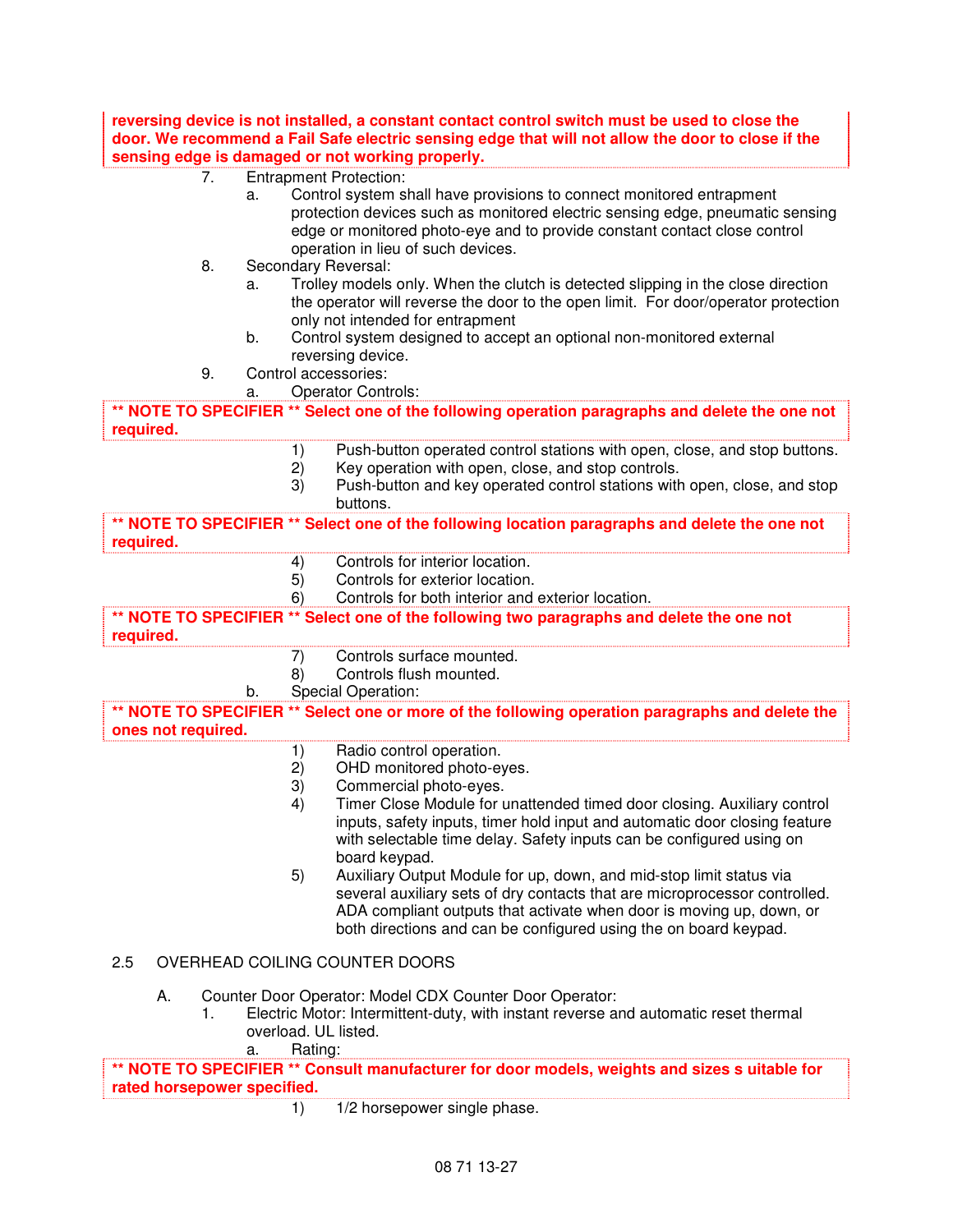- 2) 115 V.
- b. Motor frame comply with:
	- 1) NEMA 42 for 1/2 hp single phase.
- c. Construction:
	- 1) Open drip-proof construction.
- d. Reduction: Helical gear primary reduction and hardened bevel gear secondary reduction.
- e. Duty cycle: Accommodate light duty usage, up to 4 cycles per hour.
	- 1) Limit System: LimitLock limit system, magnetic type providing absolute positioning with push to set and remote setting capabilities. Limit System shall remain synchronized with the door during manual operation and supply power interruptions.
- 2. Control System: Microprocessor based with relay motor controls on a single board. System incorporates a 16 character Liquid Crystal Display (LCD) to display the system status. System shall include the following:
	- a. A delay-on-reverse operating protocol.
	- b. Maximum run timers in both directions of travel that limit motor run time in the event a problem occurs.
	- c. Provisions for the connection of a 2-wire monitored photo-eye or a 2-wire monitored edge sensor, as well as non-monitored 2-wire sensing edges, photoeyes or other entrapment protection devices.
	- d. Control action will be constant contact close until a monitored entrapment device is installed, allowing for selection of momentary contact.
	- e. Provisions for connection of single and/or 3-button control stations.
	- f. On board open, close and stop control keys for local operation.
- 3. Mounting:
	- a. Counter doors:
		- 1) Front of hood and chain/sprocket coupling to door.
- 4. Release:
	- a. Release shall be a pull and hold type mechanism with single cable operation and an integrated interlock switch on hoist units.

#### **\*\* NOTE TO SPECIFIER \*\* Hand Crank is optional delete if not required.**

5. Hand Crank: Hand crank for manual door control.

**\*\* NOTE TO SPECIFIER \*\* Overhead Door Corporation recommends the installation of an external reversing device for all electrically operated commercial doors. If a sensing edge or some other reversing device is not installed, a constant contact control switch must be used to close the door. We recommend a Fail Safe electric sensing edge that will not allow the door to close if the sensing edge is damaged or not working properly.** 

- 6. Entrapment Protection:
	- a. Control system shall have provisions to connect monitored entrapment protection devices such as monitored electric sensing edge, or monitored photo-eye and to provide constant contact close control operation in lieu of such devices.
- 7. Control accessories:
	- a. Operator Controls:

**\*\* NOTE TO SPECIFIER \*\* Select one of the following operation paragraphs and delete the one not required.** 

- 1) Push-button operated control stations with open, close, and stop buttons.<br>2) Key operation with open, close, and stop controls.
- Key operation with open, close, and stop controls.
- 3) Push-button and key operated control stations with open, close, and stop buttons.

**\*\* NOTE TO SPECIFIER \*\* Select one of the following location paragraphs and delete the one not required.** 

- 4) Controls for interior location.
- 5) Controls for exterior location.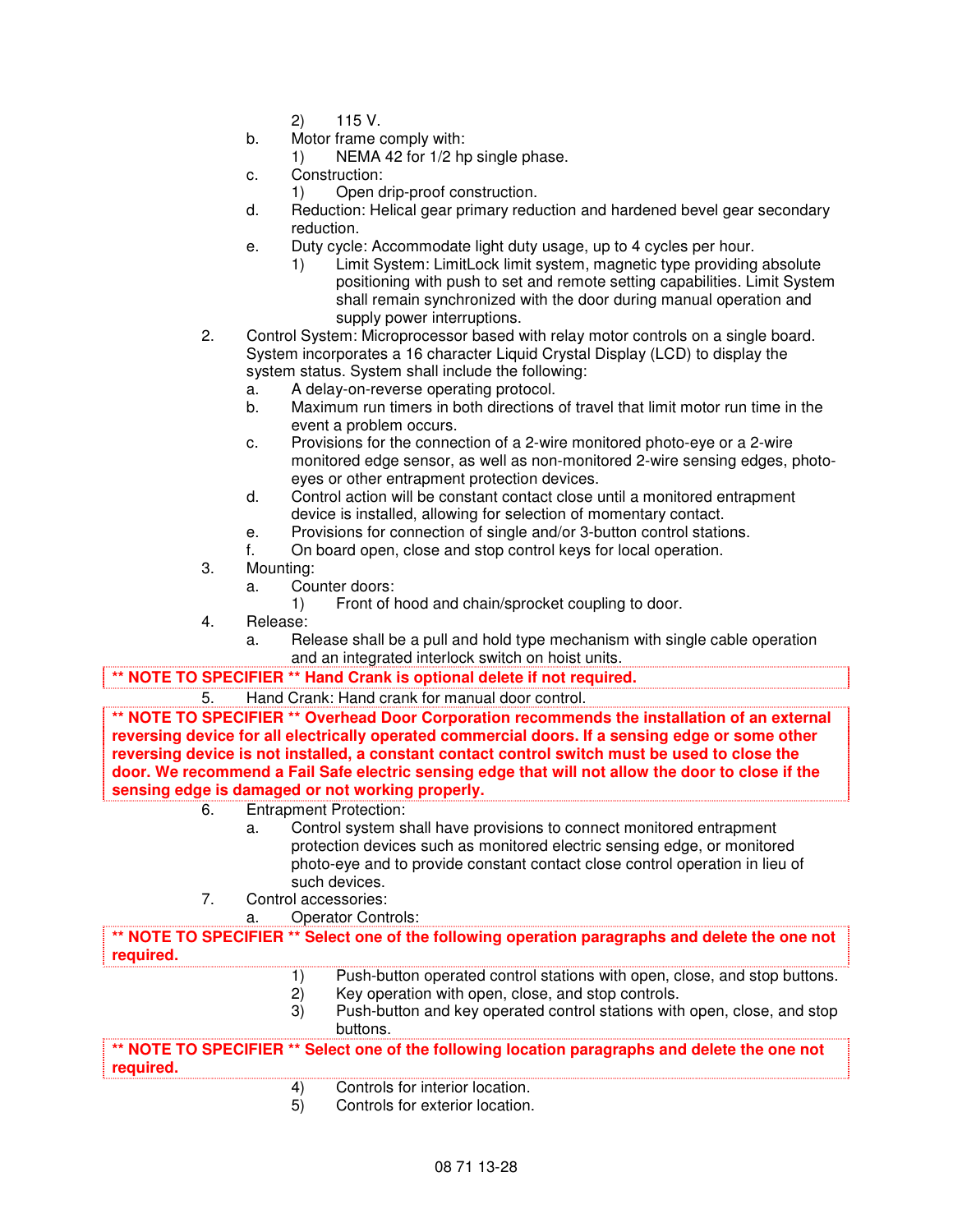|                                               | 6)                                                                                                                                        | Controls for both interior and exterior location.                                                                      |  |
|-----------------------------------------------|-------------------------------------------------------------------------------------------------------------------------------------------|------------------------------------------------------------------------------------------------------------------------|--|
|                                               |                                                                                                                                           | NOTE TO SPECIFIER ** Select one of the following two paragraphs and delete the one not                                 |  |
| required.                                     |                                                                                                                                           |                                                                                                                        |  |
|                                               | 7)                                                                                                                                        | Controls surface mounted.                                                                                              |  |
|                                               | 8)                                                                                                                                        | Controls flush mounted.                                                                                                |  |
| b.                                            |                                                                                                                                           | Special Operation:                                                                                                     |  |
| ones not required.                            |                                                                                                                                           | ** NOTE TO SPECIFIER ** Select one or more of the following operation paragraphs and delete the                        |  |
|                                               | 1)                                                                                                                                        | Radio control operation.                                                                                               |  |
|                                               | 2)                                                                                                                                        | OHD monitored photo-eyes.                                                                                              |  |
|                                               | 3)                                                                                                                                        | Commercial photo-eyes.                                                                                                 |  |
|                                               | $\left( \frac{4}{2} \right)$                                                                                                              | Fire Sentinel/Time Delay Release.                                                                                      |  |
|                                               | 5)                                                                                                                                        | Timer Close Module for unattended timed door closing. Auxiliary control                                                |  |
|                                               |                                                                                                                                           | inputs, safety inputs, timer hold input and automatic door closing feature                                             |  |
|                                               |                                                                                                                                           | with selectable time delay. Safety inputs can be configured using on                                                   |  |
|                                               |                                                                                                                                           | board keypad.                                                                                                          |  |
|                                               | 6)                                                                                                                                        | Auxiliary Output Module for up, down, and mid-stop limit status via                                                    |  |
|                                               |                                                                                                                                           | several auxiliary sets of dry contacts that are microprocessor controlled.                                             |  |
|                                               |                                                                                                                                           | ADA compliant outputs that activate when door is moving up, down, or                                                   |  |
|                                               |                                                                                                                                           | both directions and can be configured using the on board keypad.                                                       |  |
|                                               |                                                                                                                                           | ** NOTE TO SPECIFIER ** Select the following paragraphs for Fire Sentinel/Time Delay Release                           |  |
| <b>Control Panel. Delete if not required.</b> |                                                                                                                                           |                                                                                                                        |  |
| 8.                                            | Automatic Closure:                                                                                                                        |                                                                                                                        |  |
| a.                                            |                                                                                                                                           | Fire Sentinel time-relay release mechanism with motor close option provides an                                         |  |
|                                               |                                                                                                                                           | added measure of safety to control the doors' closure.                                                                 |  |
|                                               | 1)                                                                                                                                        | Voltage: 120 VAC                                                                                                       |  |
|                                               | 2)                                                                                                                                        | Voltage output 24 VDC                                                                                                  |  |
|                                               | 3)                                                                                                                                        | Release time delay: Factory set at 10 seconds can be field adjusted by<br>dipswitch settings to 20, 30 and 60 seconds. |  |
|                                               | 4)                                                                                                                                        | Must use normally open proximity switch to detect door is closed.                                                      |  |
|                                               | 5)                                                                                                                                        | Can support 2 or 4 wire smoke detector system (maximum of 4 Class B                                                    |  |
|                                               |                                                                                                                                           | Style A detectors. Release devices are normally open contacts. Provided                                                |  |
|                                               |                                                                                                                                           | with 4 wire detectors when detectors are specified with an end of line                                                 |  |
|                                               |                                                                                                                                           | relay.                                                                                                                 |  |
|                                               | 6)                                                                                                                                        | Unit has two 12 VDC batteries 24 VDC output.                                                                           |  |
|                                               | 7)                                                                                                                                        | Power Loss Time delay: 48 hours.                                                                                       |  |
|                                               | 8)                                                                                                                                        | Unit can power an optional ADA horn / strobe 24 VDC.                                                                   |  |
|                                               | 9)                                                                                                                                        | Load Rating: Support and Release 40 lbs. maximum.                                                                      |  |
|                                               | 10)                                                                                                                                       | Auxiliary output module must be installed to accept wiring from Fire<br>Sentinel.                                      |  |
| PART 3 EXECUTION                              |                                                                                                                                           |                                                                                                                        |  |
| <b>EXAMINATION</b><br>3.1                     |                                                                                                                                           |                                                                                                                        |  |
| А.                                            |                                                                                                                                           | Verify door sizes, configuration, tolerances and conditions are acceptable.                                            |  |
| Β.                                            | Examine conditions of substrates, supports, and other conditions under which this work is to<br>be performed.                             |                                                                                                                        |  |
| C.                                            | If substrate preparation is the responsibility of another installer, notify Architect of<br>unsatisfactory preparation before proceeding. |                                                                                                                        |  |

# 3.2 PREPARATION

A. Clean surfaces thoroughly prior to installation.